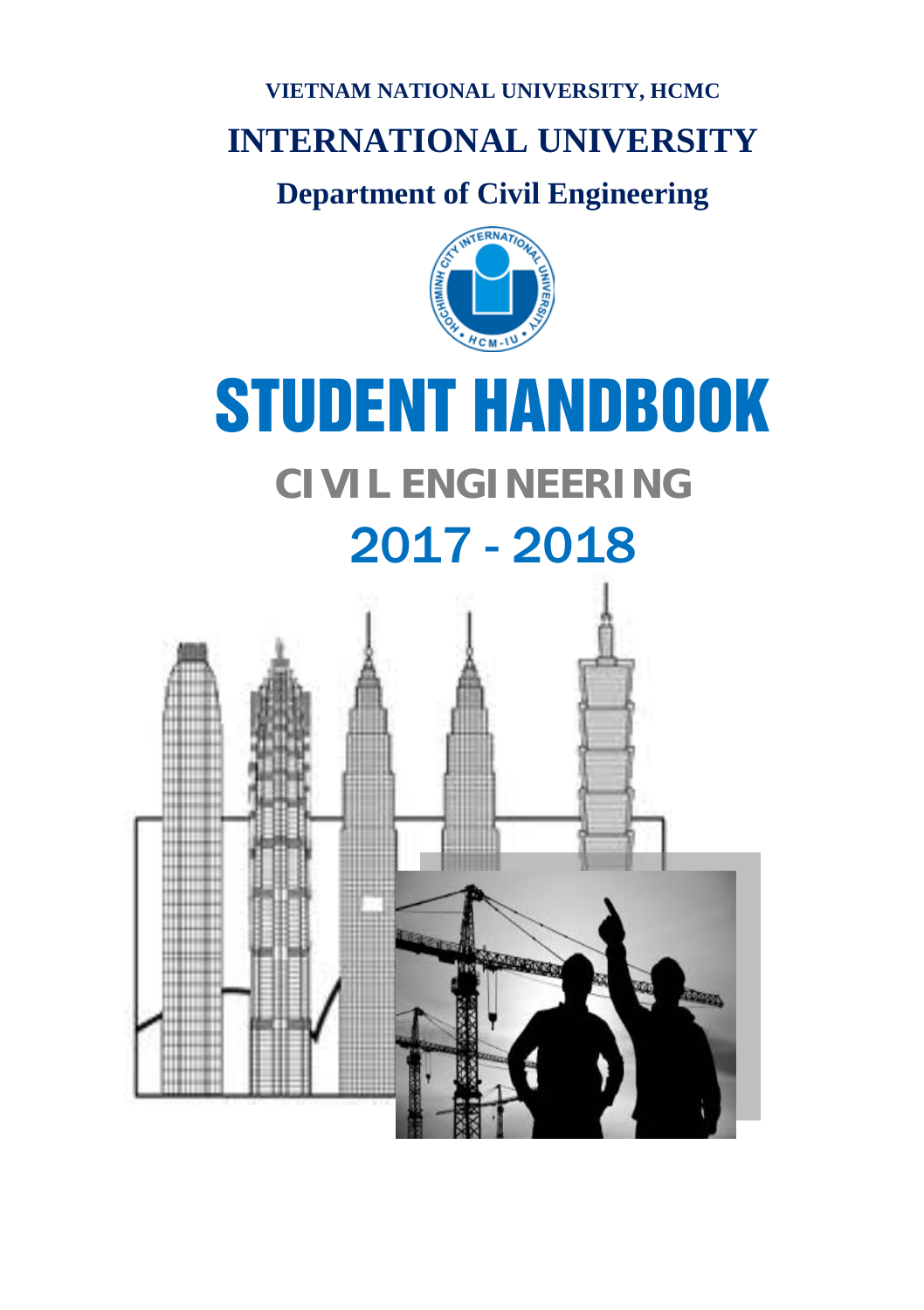# **Table of Contents**

| A.        | <b>OVERVIEW</b>                       | $\overline{2}$ |
|-----------|---------------------------------------|----------------|
| 1.        | <b>International University</b>       | $\overline{c}$ |
| 2.        | Civil Engineering Department          | 3              |
| <b>B.</b> | <b>CIVIL ENGINEERING PROGRAM</b>      | 8              |
| 1.        | Overview                              | 8              |
| 2.        | Curriculum Map                        | 12             |
| 3.        | <b>Curriculum Distribution</b>        | 13             |
|           | <b>C. ACADEMIC INFORMATION</b>        | 16             |
| 1.        | <b>Specialization Selection</b>       | 16             |
| 2.        | <b>Summer Internship Registration</b> | 16             |
|           | 3. Thesis Registration                | 17             |
| 4.        | <b>Graduation Criteria</b>            | 17             |
| 5.        | <b>Scholarship Information</b>        | 17             |
|           | 6. Course Registration                | 18             |
|           | 7. Academic Probation                 | 20             |
|           | 8. Academic suspension                | 20             |
| 9.        | Academic Information                  | 21             |
|           | 10. Grading Criteria                  | 22             |
|           | 11. List of Academic Advisors         | 22             |
|           | <b>D. FACULTY DIRECTOR</b>            | 23             |
|           | <b>E. COURSE DESCRIPTION</b>          | 28             |
| 1.        | <b>Lower Division</b>                 | 28             |
|           | 2. Upper Division                     | 38             |
| 3.        | Elective courses                      | 42             |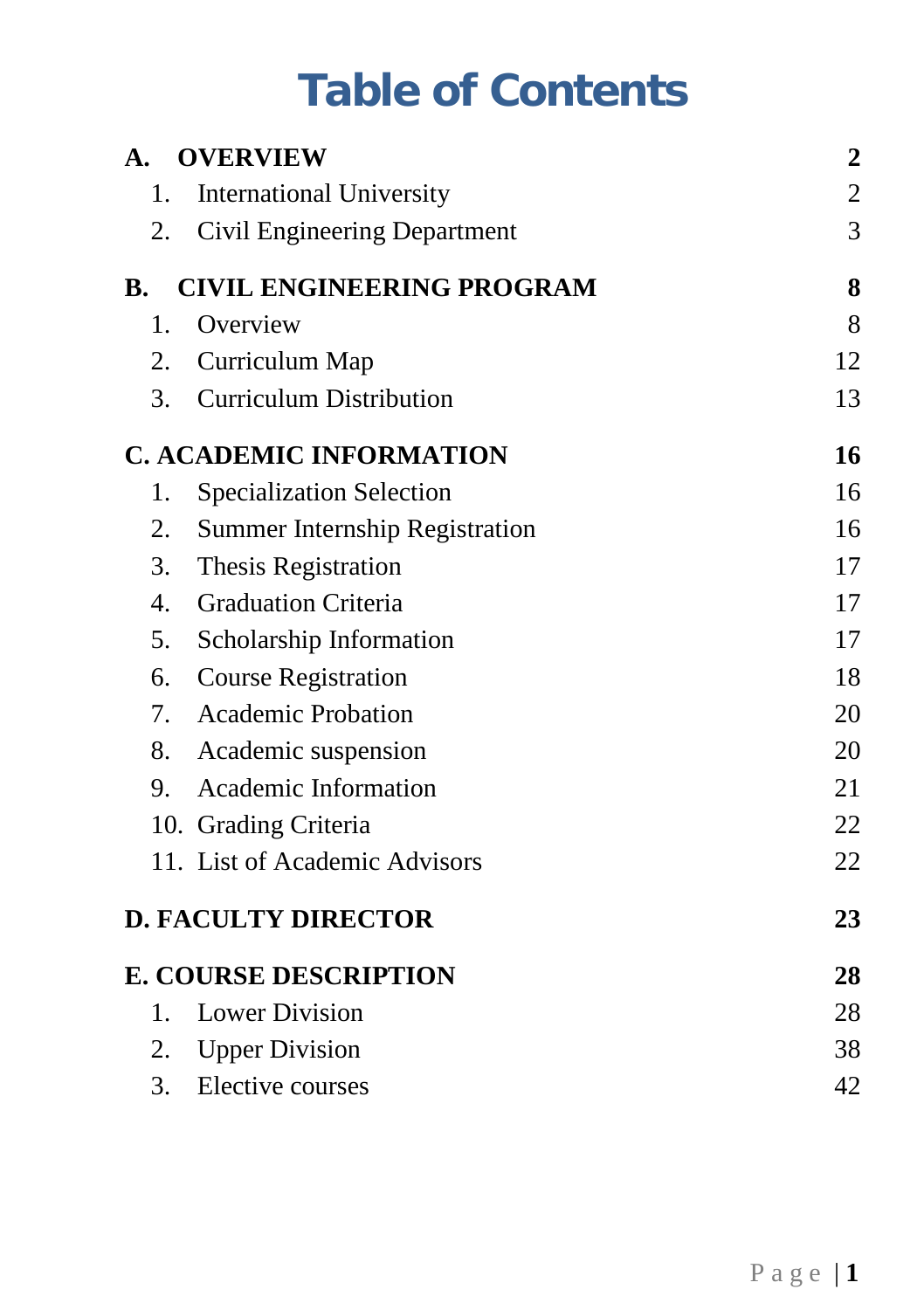# <span id="page-2-0"></span>**A. OVERVIEW**

# <span id="page-2-1"></span>**1. International University**

International University (IU), one of six member universities of Vietnam National University HCMC, was established in December 2003. As an interdisciplinary university, it is the first public university in Vietnam that uses English as the primary language in teaching and researching.

IU and its partner universities currently offer undergraduate and graduate accredited programs. The focus has been on offering academic majors that are aligned with the growing demand for human resources in such fields as economics, management, science, and technology. IU's overall model adheres to the international standards in developing syllabi or curricula in collaboration with several top universities in the United States, Europe, and Asia.

# **Vision**

Within five years the International University will become a high quality, research-oriented university with:

- courses taught to international standards;
- a large, dedicated, highly competent faculty;
- **modern facilities for instruction and research:**
- a professional administrative staff;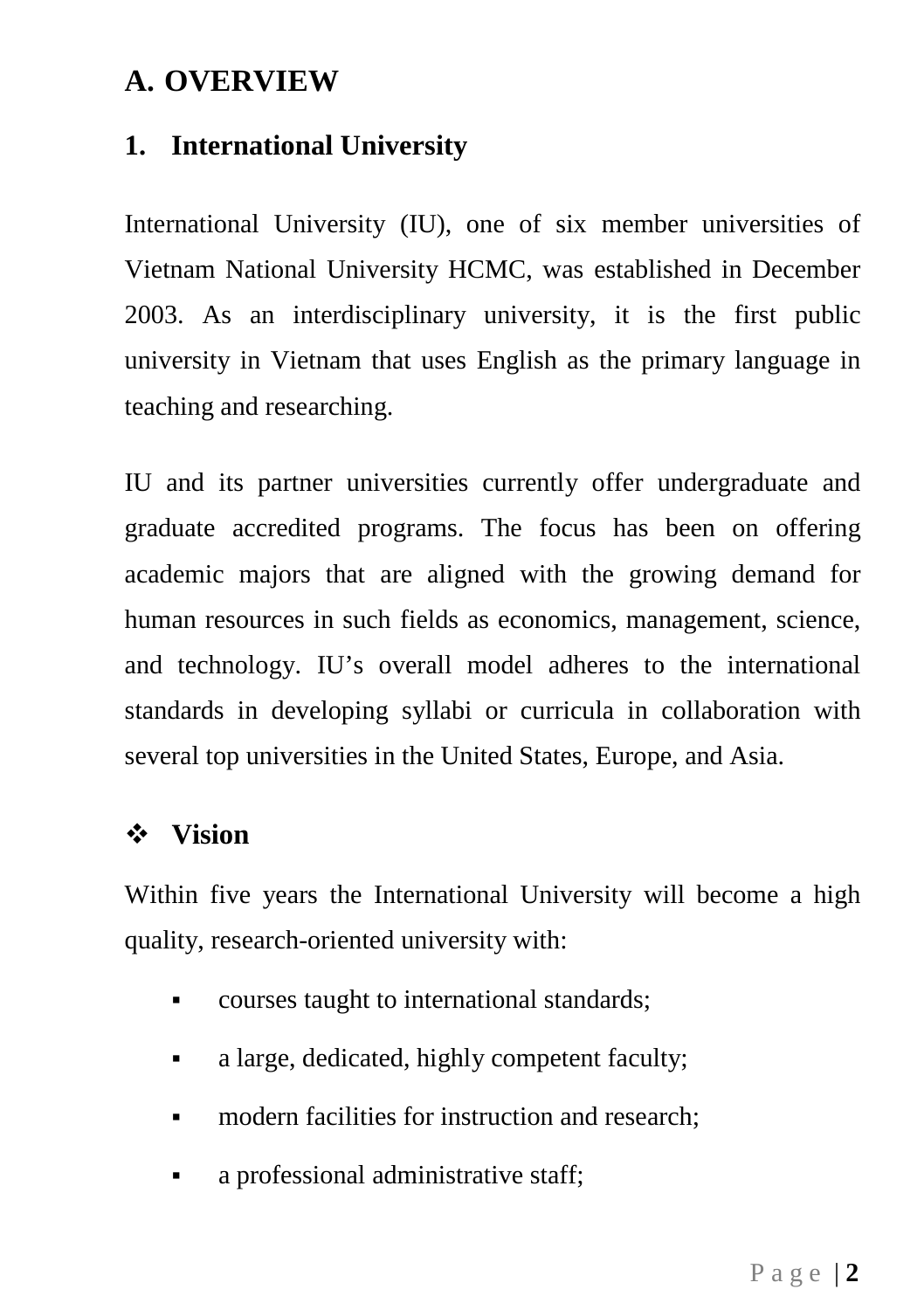- high quality students:
- an alumni of well-trained graduates, familiar with modern technology, conversant with current, best practices in industry, and able to work in international settings; and
- a reputation as a pioneer in higher education management.

# **Missions**

- To provide international quality undergraduate and postgraduate education and training in Engineering and Economics in order to meet the development demands of Vietnam;
- To conduct research and apply it to industry and society; and
- To play a key role in the development of the community.

# <span id="page-3-0"></span>**2. Civil Engineering Department**

# **Missions**

The mission of the Department of Civil Engineering is to provide quality education to prepare undergraduate students for a successful career in civil engineering; to provide advanced skills and knowledge in research and design of civil engineering for graduate students; and to provide service to the university, engineering profession, and the public.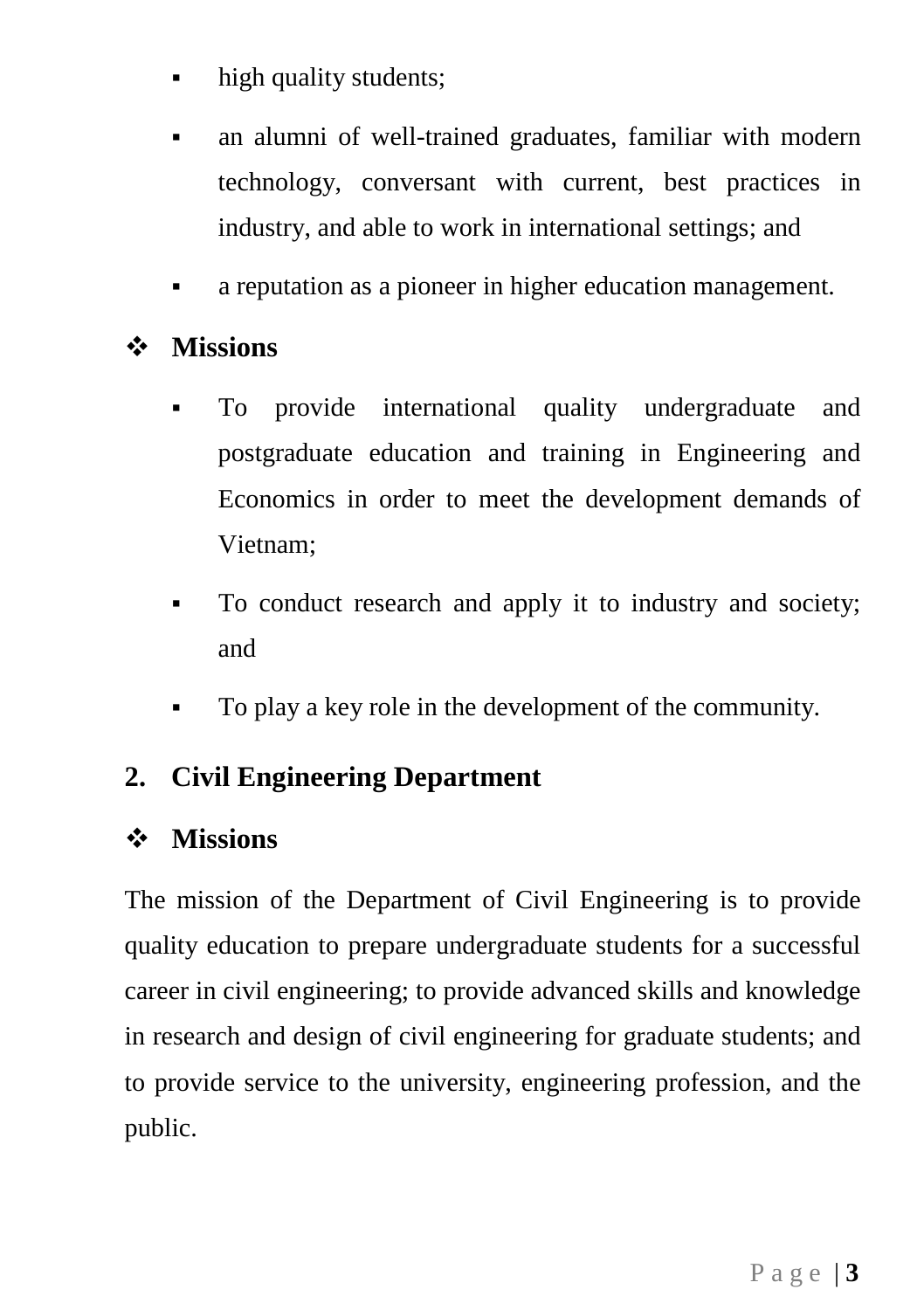Consistent with the mission of the university, the mission of Department of Civil Engineering is:

- To produce civil engineers of high caliber, technical skills and ethical values to serve the society and nation.
- To provide knowledge base and consultancy services for civil engineering.
- To promote innovative and original thinking in the minds of engineers to face the challenges of future.

# **Educational Objective**

The objectives of Department of Civil Engineering were developed according to the regional, national and industrial demands and needs:

- Established a mastery of fundamental knowledge, problem solving skills, engineering experimental abilities, and design capabilities for a civil engineer.
- Established the knowledge and skills necessary for identifying and assessing design alternatives and the related social, economic, environmental, and public safety impacts.
- Demonstrated ability to deal effectively with ethical and professional issues.
- Contribute to the economic and social development of the region and country by maintaining mutually beneficial partnerships with the public and private sectors.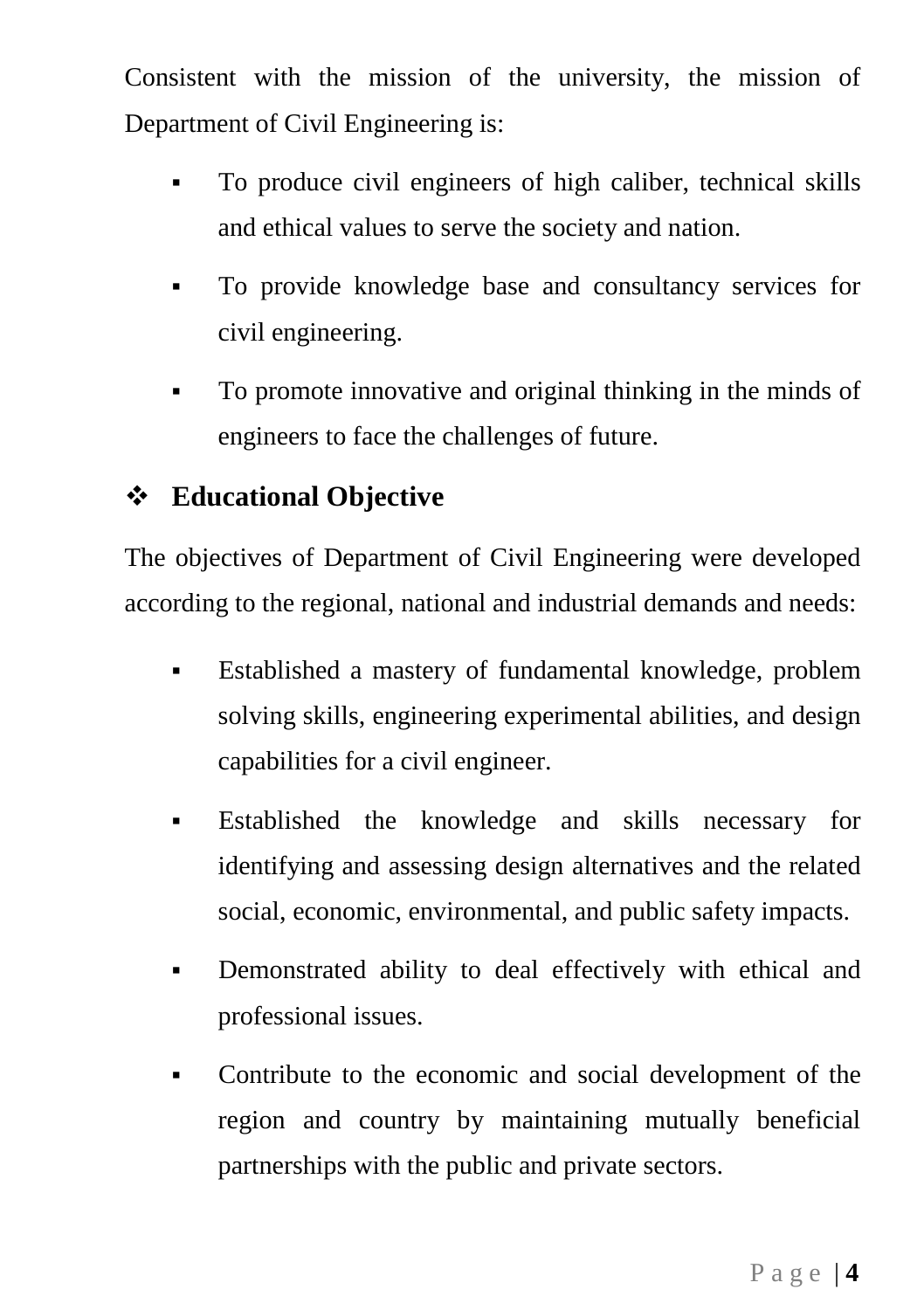# **Job Opportunities**

Having a solid background in Civil Engineering as well as proficiency in English, students graduating from Department of Civil Engineering will have more opportunity to acquire employment different civil engineering fields, such as:

- Tall Building Structures Design
- Road and Bridge Structures Design
- Hydraulic Structures Design
- Steel Structures Design
- Construction Management

# **Academic Program**

Department of Civil Engineering offers two types of training programs:

# • **The training program at International University (4 years)**

The 4-year undergraduate program in Civil Engineering is educated at International University. On completion of this course, students are awarded the degree of Bachelor of Civil Engineering by Vietnam National University, HCMC.

# • **The twinning program between the International University and a foreign partner university (2+2 program)**

These programs allow students to spend the first two years studying at the International University and the other two years at the partner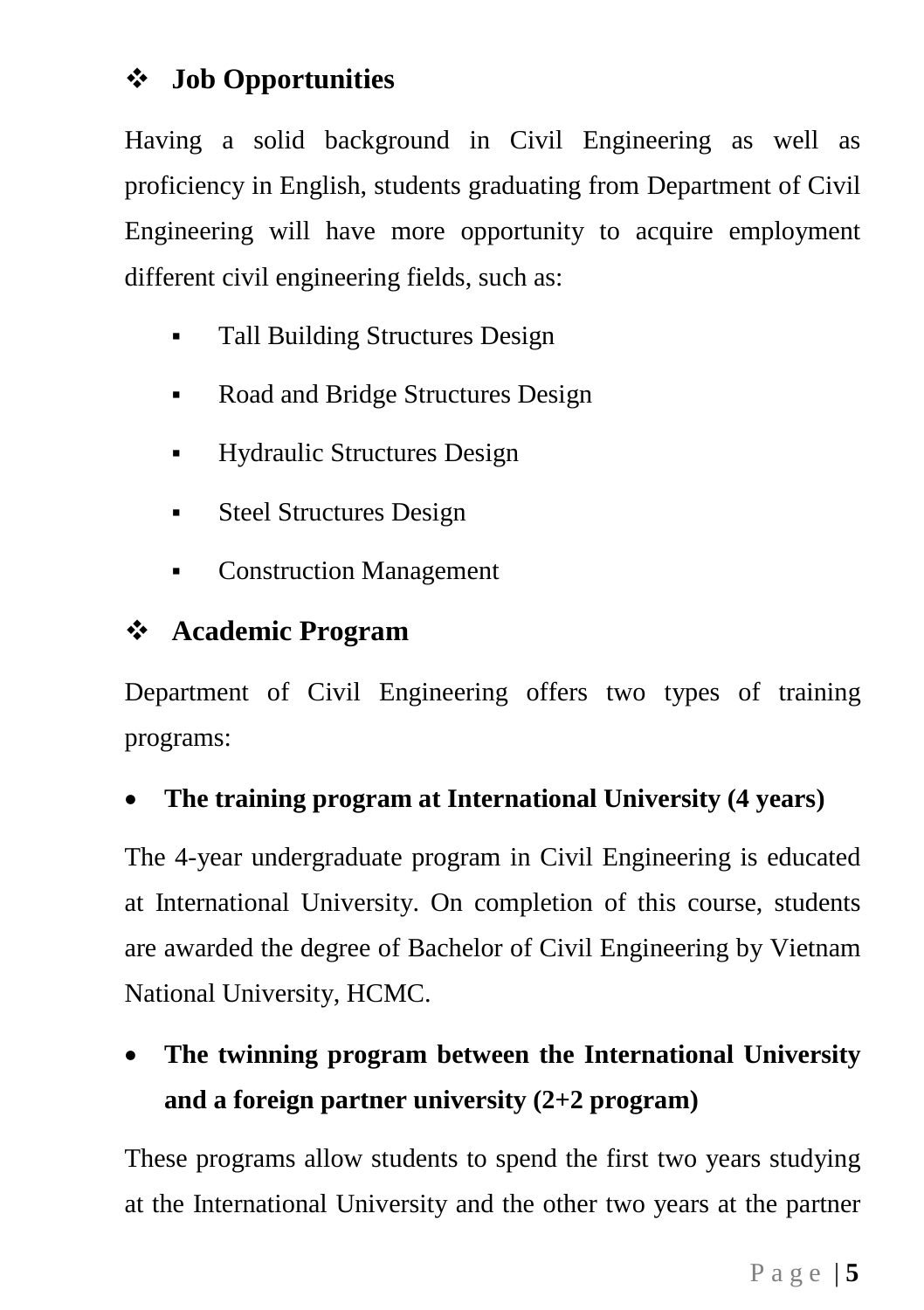universities. After completing the second phase and meeting all requirements from the partner universities, students will be awarded the Bachelor Degree by the partner universities. Currently, Civil Engineering Department has Rutgers University twinning program.

# **Expected Learning Outcomes**

Graduates from school of Civil Engineering should have attained:

- (a) Understanding of the physical world and use knowledge of mathematics to represent it.
- (b) Understanding of fundamentals of engineering field including mechanics of solids and structures, soil mechanics, fluid mechanics and computational techniques, measuring, surveying, analyze data for design, build and appraisal construction.
- (c) Ability to analyze and prepare investment projects and understanding the economic, environmental, and social impact of engineering solutions.
- (d) Awareness of professional and ethical responsibilities of a civil engineer.
- (e) Ability to function as a member of a multidisciplinary team as well as having good knowledge of management and organization.
- (f) Recognition of the need for, and an ability to engage in lifelong learning in order to work efficiently in situations in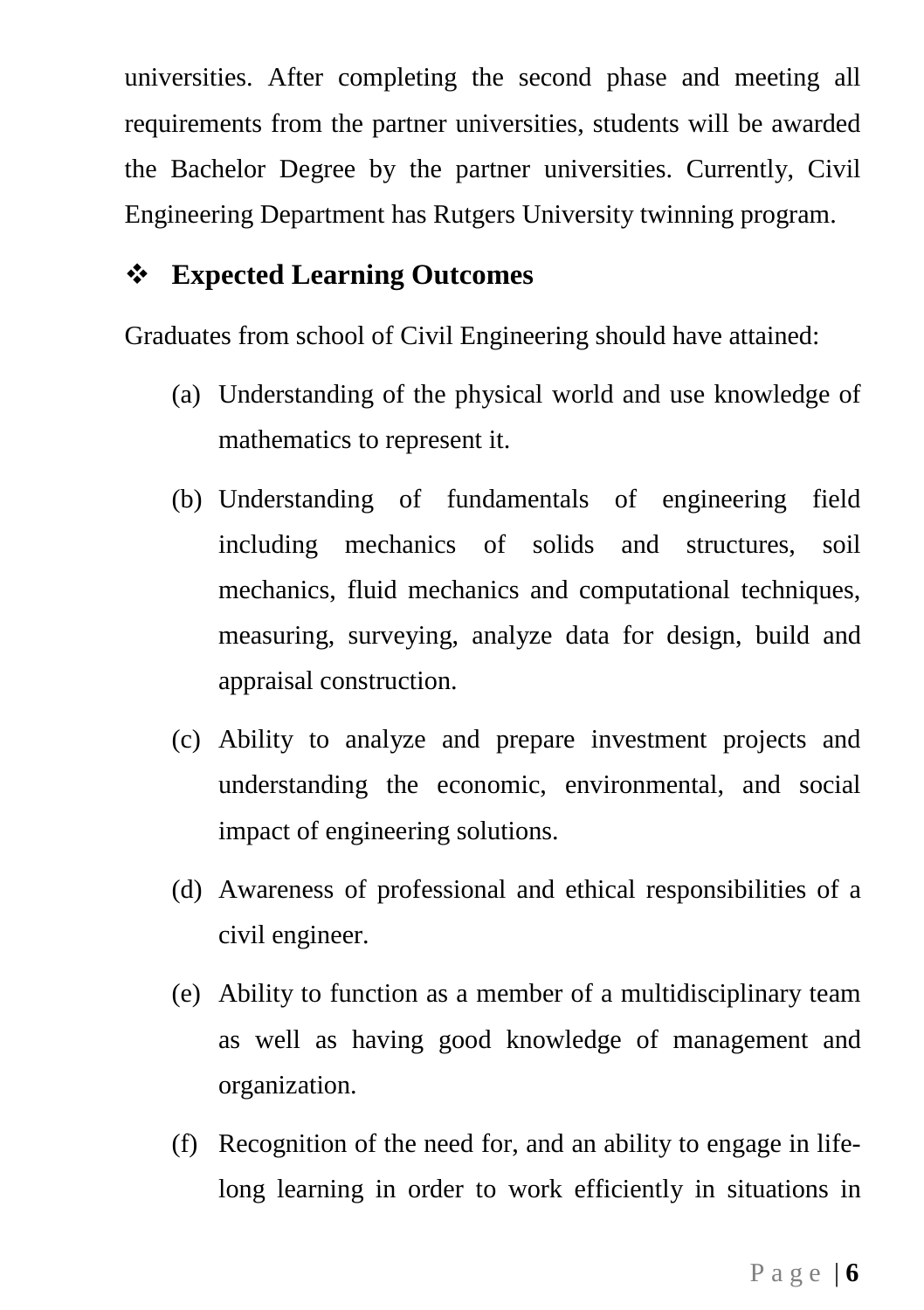which new technologies emerge regularly.

- (g) Ability to communicate effectively including oral, written, and others.
- (h) Broad education necessary to understand the impact of engineering solutions in a global and social context.
- (i) Broad understanding of national, regional and world contemporary issues of.
- (j) Ability to use the techniques, skills, and modern engineering tools necessary for engineering practice.
- (k) Ability to use English in both technical and daily-life situations.

# **Contact us**

Civil Engineering Department

A1.506 – Block A1, International University Building

Quarter 6, LinhTrung Ward, Thu Duc District, Ho Chi Minh City, Viet Nam.

Phone: (84-8) 37244270 Ext. 3425

Fax: (84-8) 37244271

Website: http://hcmiu.edu.vn/ce-en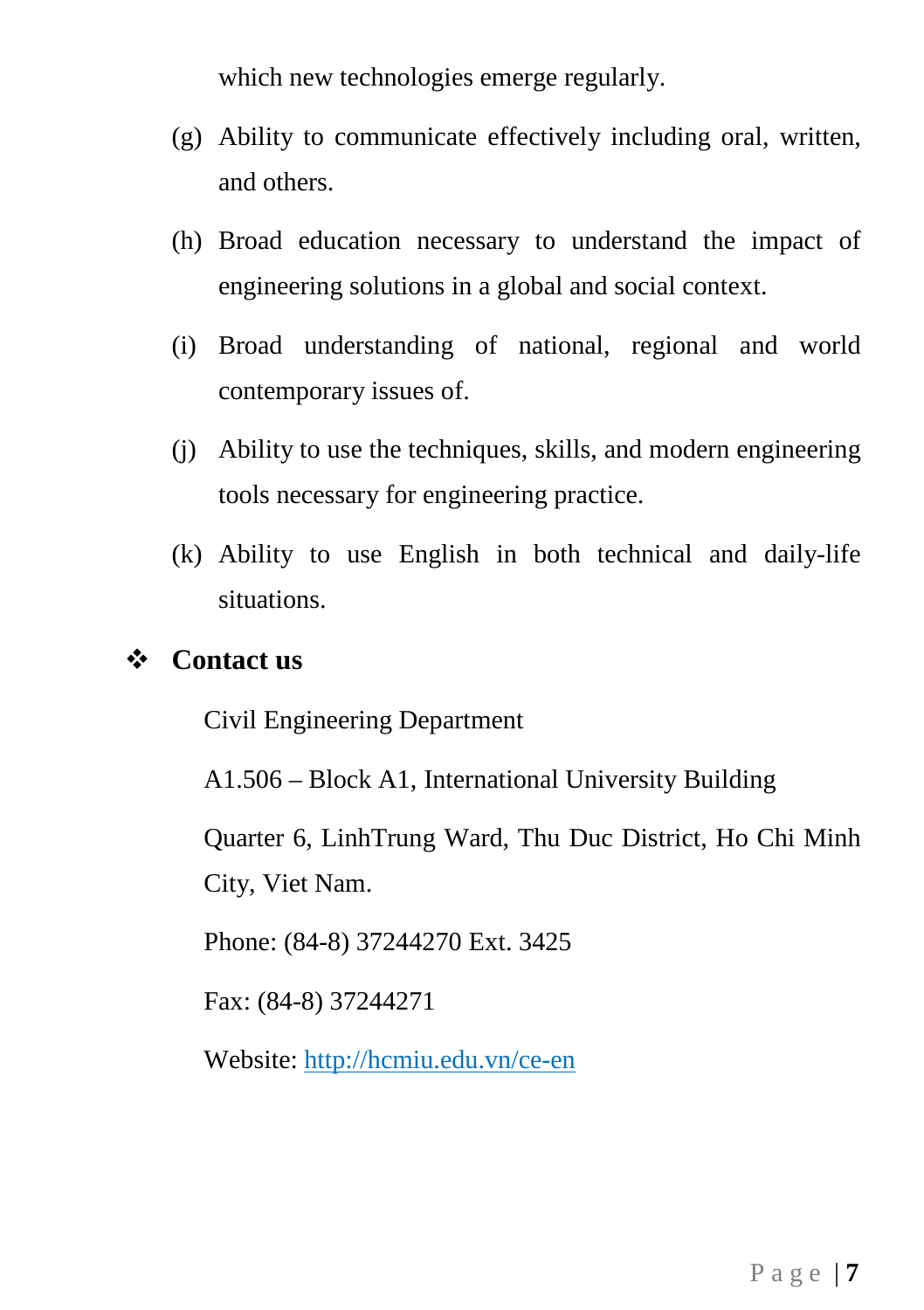# <span id="page-8-0"></span>**B. CIVIL ENGINEERING PROGRAM**

# <span id="page-8-1"></span>**1. Overview**

The Bachelor of Civil Engineering requires at least **143 credits** for graduation including required and elective courses. In addition to these required credits, students need to complete (1) two courses of physical training and (2) the certificate of military training. The English outcome requirement for graduates is TOEFL (paper test) of 550; or TOEFL (iBT) of 79; or IELTS of 6.5; or equivalence (Decision No. 796/QĐ-ĐHQT-ĐT issued on the 3rd of December, 2010).

The curriculum specification as the following table:

| Seme            | <b>Group of Courses</b>              | <b>Credits</b> | <b>Percent</b> |
|-----------------|--------------------------------------|----------------|----------------|
| ster            |                                      |                | age            |
| $1st$ –         | <b>General knowledge</b>             | 52             | 36%            |
| 4 <sup>th</sup> |                                      |                |                |
|                 | Political education                  | 10             |                |
|                 | Principles of Marxism (5 Crds)       |                |                |
|                 | Ho Chi Minh's Thoughts (2 Crds)      |                |                |
|                 | Revolutionary Lines of VCP (3)       |                |                |
|                 | Crds)                                |                |                |
|                 | Social science and general education | 3              | 2              |
|                 | Critical thinking (3 Crds)           |                |                |
|                 | English proficiency                  | 8              | 6              |
|                 | Academic English 1 (4 Crds)          |                |                |
|                 | Academic English 2 (4 Crds)          |                |                |
|                 | <b>Basic mathematics and science</b> | 31             | 21             |
|                 | Calculus 1 (4 Crds)                  |                |                |
|                 | Calculus 2 (4 Crds)                  |                |                |
|                 | Differential Equations (4 Crds)      |                |                |
|                 | Computational Method for Civil       |                |                |
|                 | Engineering (3 Crds)                 |                |                |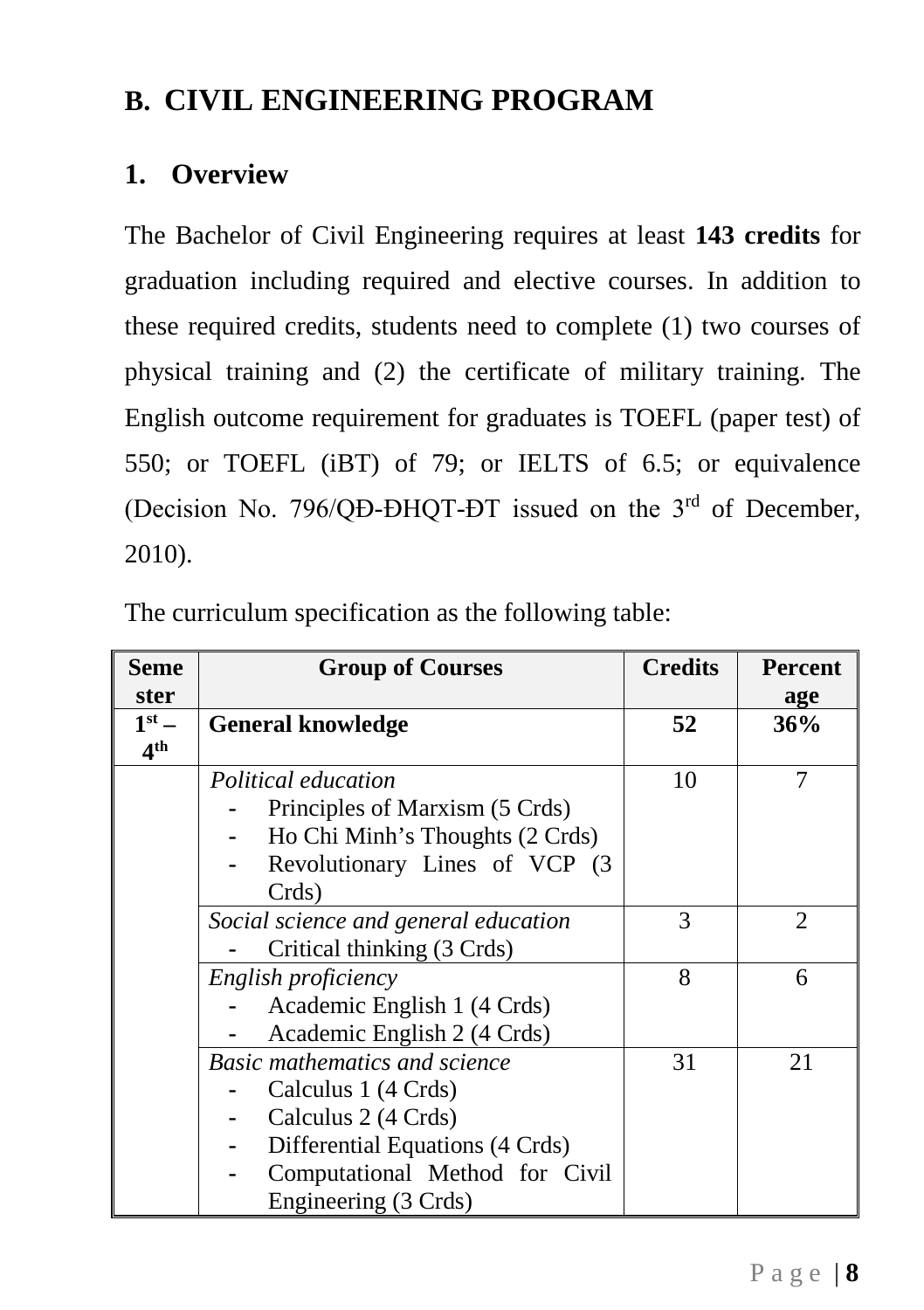| <b>Seme</b><br>ster | <b>Group of Courses</b>                | <b>Credits</b> | <b>Percent</b><br>age |
|---------------------|----------------------------------------|----------------|-----------------------|
|                     | Physics 1 (2 Crds)                     |                |                       |
|                     | Physics 2 (2 Crds)                     |                |                       |
|                     | Physics 3 (3 Crds)                     |                |                       |
|                     | Physics 3 Laboratory (1 Crd)           |                |                       |
|                     | Chemistry for Engineers (3 Crds)       |                |                       |
|                     | Chemistry Laboratory (1 Crd)           |                |                       |
|                     | Introduction to Civil Engineering      |                |                       |
|                     | (1Crd)                                 |                |                       |
|                     | Introduction to<br>for<br>Computer     |                |                       |
|                     |                                        |                |                       |
| $1st$ –             | Engineers (3 Crds)                     | 32             |                       |
| 6 <sup>th</sup>     | Core major requirement                 |                | 22%                   |
|                     | Engineering Mechanics - Statics        |                |                       |
|                     | (3 C r ds)                             |                |                       |
|                     | Engineering<br>Mechanics               |                |                       |
|                     | Dynamics (3 Crds)                      |                |                       |
|                     | Mechanics of Material 1 (2 Crds)       |                |                       |
|                     | Mechanics of Material 2 (2 Crds)       |                |                       |
|                     | Mechanics of Material Laboratory       |                |                       |
|                     | $(1 \text{ Crd})$                      |                |                       |
|                     | Structural Analysis 1 (2 Crds)         |                |                       |
|                     | Structural Analysis 2 (3 Crds)         |                |                       |
|                     | Fluid Mechanics (2 Crds)               |                |                       |
|                     | Fluid Mechanics Laboratory (1          |                |                       |
|                     | $Crd$ )                                |                |                       |
|                     | Soil Mechanics (3 Crds)                |                |                       |
|                     | Soil Mechanics Laboratory (1 Crd)      |                |                       |
|                     | Surveying (2 Crds)                     |                |                       |
|                     | Surveying Practice (1 Crd)             |                |                       |
|                     | Computer-Aided Design<br>and           |                |                       |
|                     | Drafting                               |                |                       |
|                     | (CADD) (3 Crds)                        |                |                       |
|                     | Practice CADD (1 Crd)                  |                |                       |
|                     | Civil Architecture (2 Crds)            |                |                       |
| 4 <sup>th</sup>     | <b>Specialization requirement</b>      | 46             | 32%                   |
| 7 <sup>th</sup>     |                                        |                |                       |
|                     | <b>Construction Materials (3 Crds)</b> |                |                       |
|                     | Hydrology – Hydraulics (3 Crds)        |                |                       |
|                     | Water Supply Sewerage (3 Crds)         |                |                       |
|                     | Reinforced Concrete 1 (3 Crds)         |                |                       |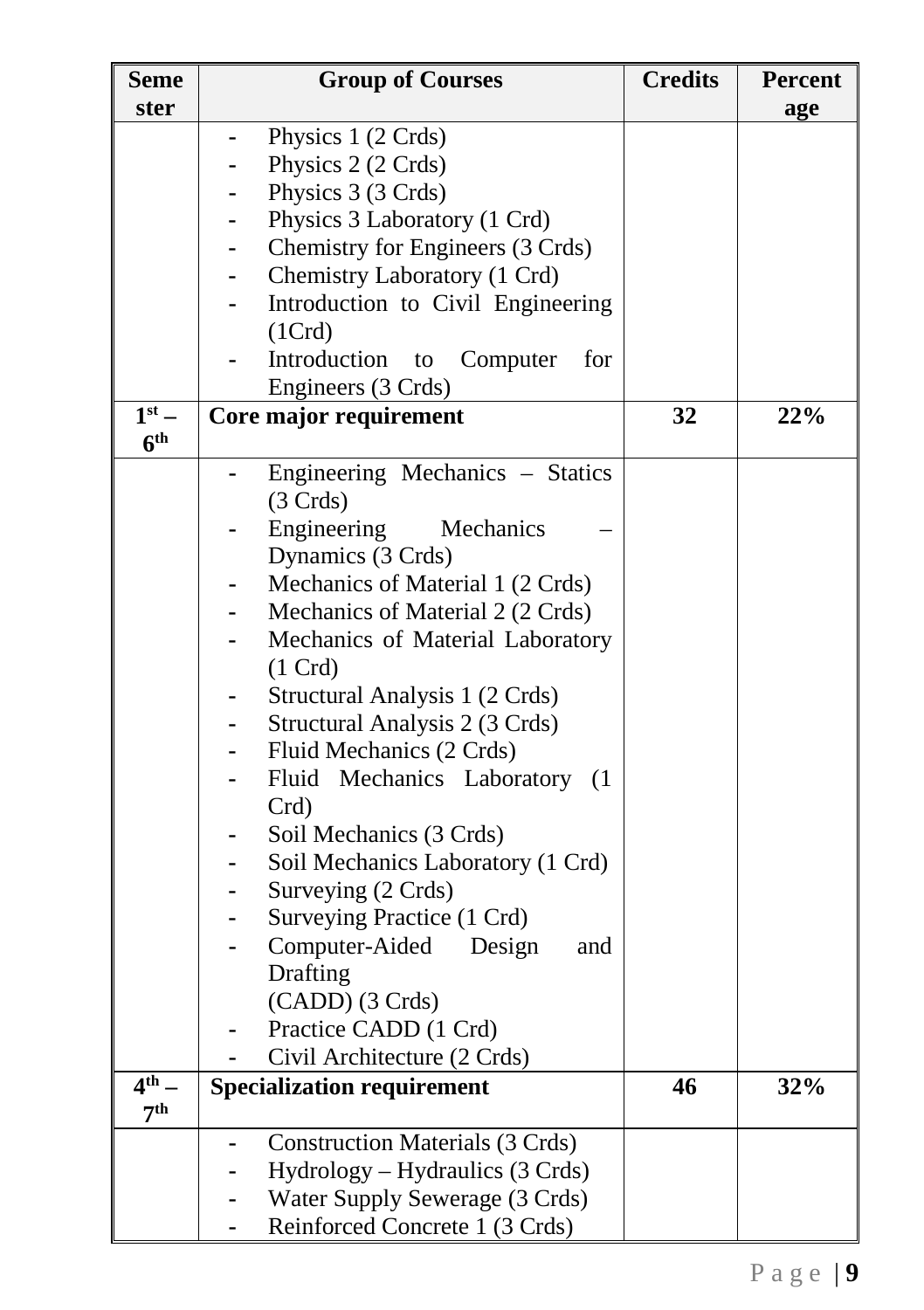| <b>Seme</b>     | <b>Group of Courses</b>                   | <b>Credits</b> | <b>Percent</b> |
|-----------------|-------------------------------------------|----------------|----------------|
| ster            |                                           |                | age            |
|                 | Reinforced Concrete 2 (3 Crds)            |                |                |
|                 | Reinforced Concrete Project (1            |                |                |
|                 | Crd)                                      |                |                |
|                 | Steel Structure (3 Crds)                  |                |                |
|                 | Steel Structure Project (1 Crd)           |                |                |
|                 | Foundation Engineering (3 Crds)           |                |                |
|                 | Foundation Project (1 Crd)                |                |                |
|                 | Construction Engineering (3 Crds)         |                |                |
|                 | <b>Construction Management (3 Crds)</b>   |                |                |
|                 | Construction Project (1 Crd)              |                |                |
|                 | CE Elective (9 of 12 Crds)                |                |                |
|                 | + Bridges Engineering                     |                |                |
|                 | + Dynamics of Structures                  |                |                |
|                 | + Hydraulics Structures                   |                |                |
|                 | + Tall Buildings                          |                |                |
|                 | <b>IU Free Elective (6 Crds) (See the</b> |                |                |
|                 | list below)                               |                |                |
| 7 <sup>th</sup> | Professional practice and research        | 13             | 9              |
| 8 <sup>th</sup> |                                           |                |                |
|                 | Summer Internship (3Crds)                 |                |                |
|                 | Thesis (10 Crds)                          |                |                |

# **List of General Electives**

Students have to take at least **02 courses** from following list

| Code           | <b>Name of Courses</b>                  | <b>Credits</b> |
|----------------|-----------------------------------------|----------------|
| BA003IU        | Principles of Marketing                 | 3              |
| BA006IU        | <b>Business Communication</b>           | 3              |
| BA020IU        | <b>Business Ethics</b>                  | 3              |
| <b>BA116IU</b> | <b>Introduction to Social Science</b>   | 3              |
| BA118IU        | Introduction to Psychology              |                |
| <b>BA117IU</b> | <b>Introduction to Microeconomics</b>   |                |
| <b>BA119IU</b> | <b>Introduction to Macroeconomics</b>   |                |
| <b>BA123IU</b> | Principles of Management                |                |
| BA130IU        | Organizational Behavior                 |                |
| BA167IU        | Introduction to Vietnamese Legal System | 3              |
| BA169IU        | <b>Management Information Systems</b>   |                |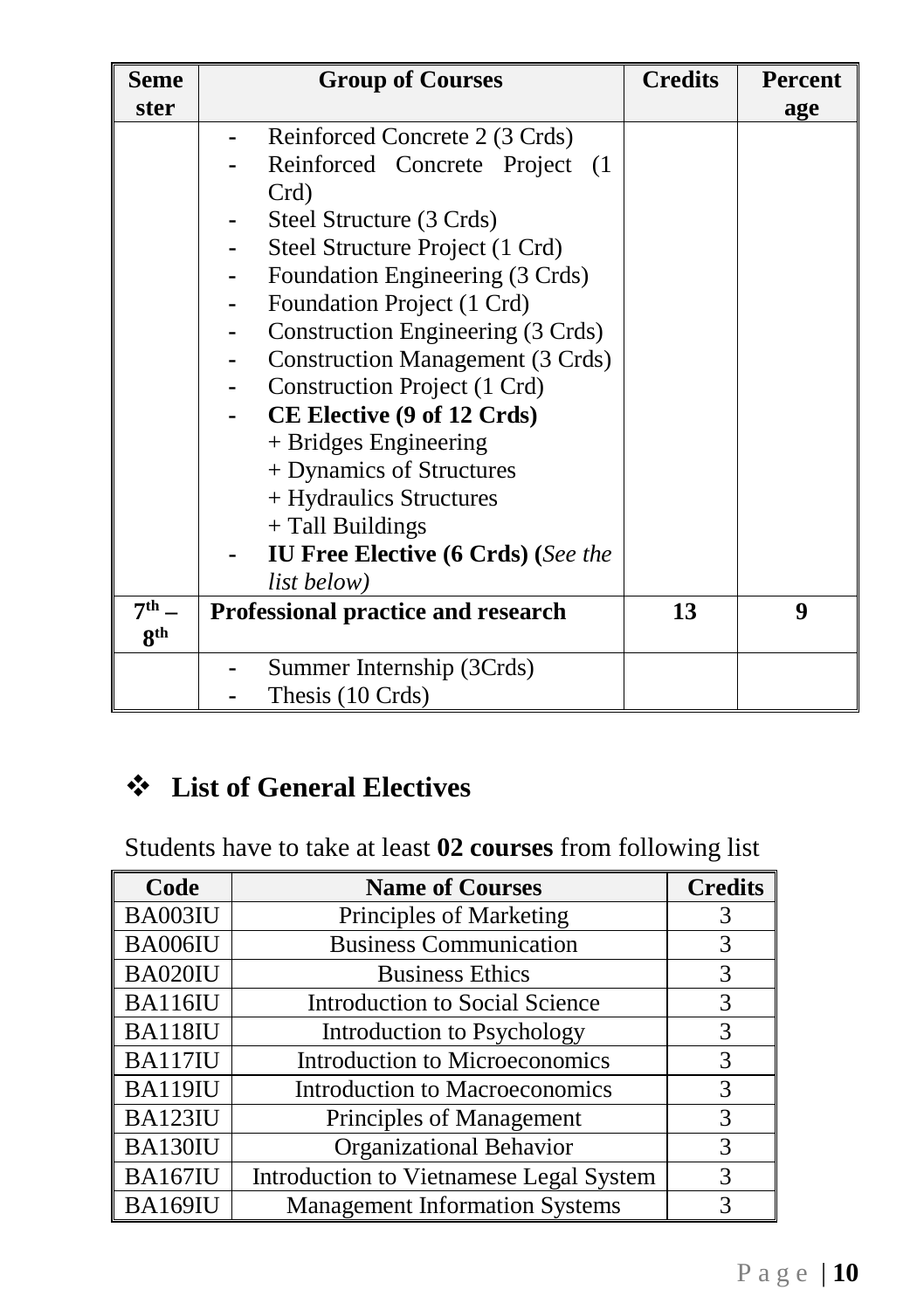| Code           | <b>Name of Courses</b>               | <b>Credits</b> |
|----------------|--------------------------------------|----------------|
| BA120IU        | <b>Business Computing Skills</b>     |                |
| <b>IS019IU</b> | <b>Production Management</b>         |                |
| <b>IS026IU</b> | Project Management                   |                |
| IT063IU        | Theoretical Models in Computing      |                |
| IT091IU        | <b>Computer Networks</b>             |                |
| IT094IU        | <b>Information System Management</b> |                |

# **List of CE Electives**

Students must take at least **03 courses** from following list

| Code    | <b>Name of Courses</b>        | <b>Credits</b> |
|---------|-------------------------------|----------------|
| CE411IU | <b>Bridges Engineering</b>    |                |
| CE412IU | <b>Dynamics of Structures</b> |                |
| CE413IU | <b>Hydraulics Structures</b>  |                |
| CE414IU | Tall Buildings                |                |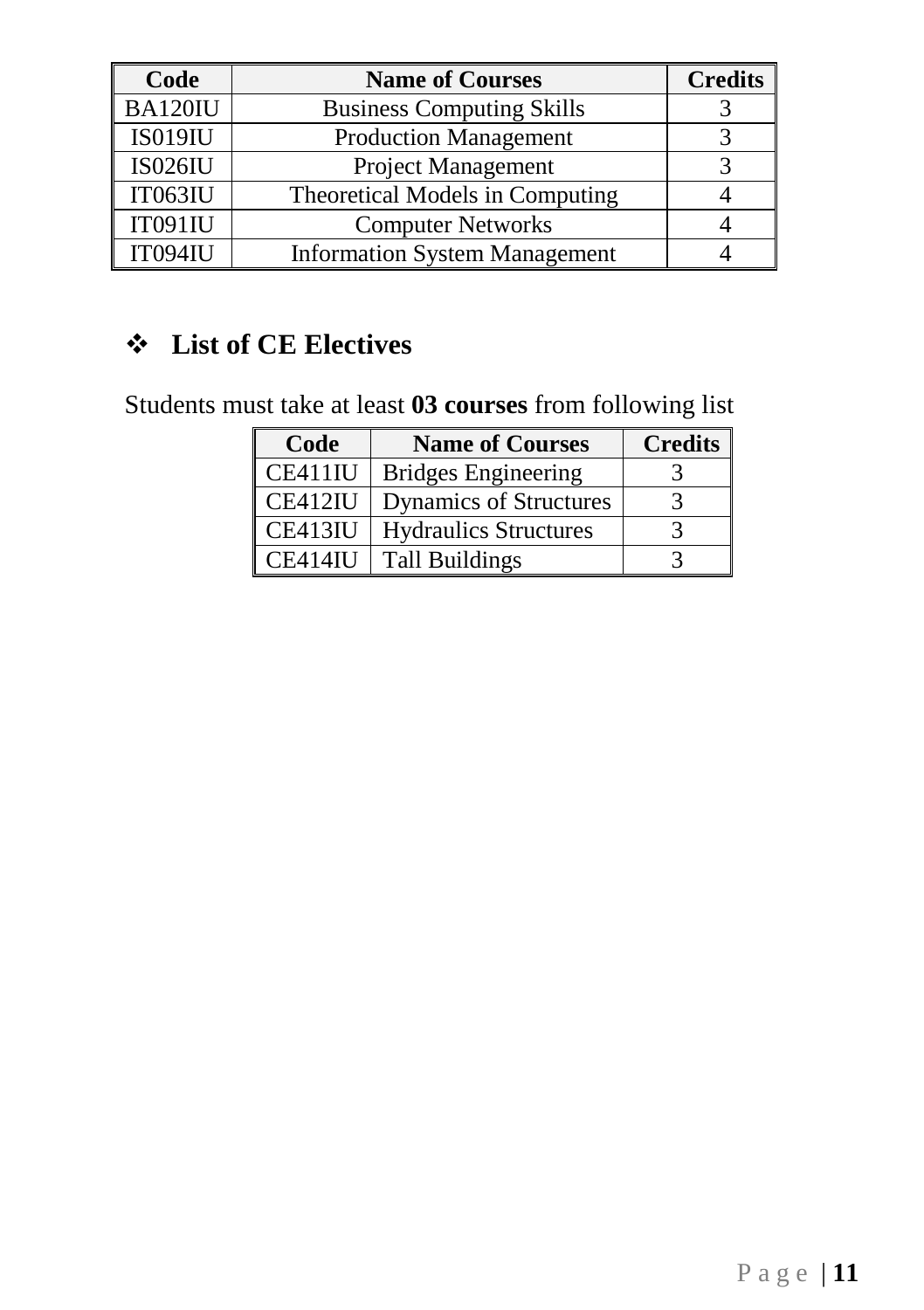# **2. Curriculum Map**



<span id="page-12-0"></span>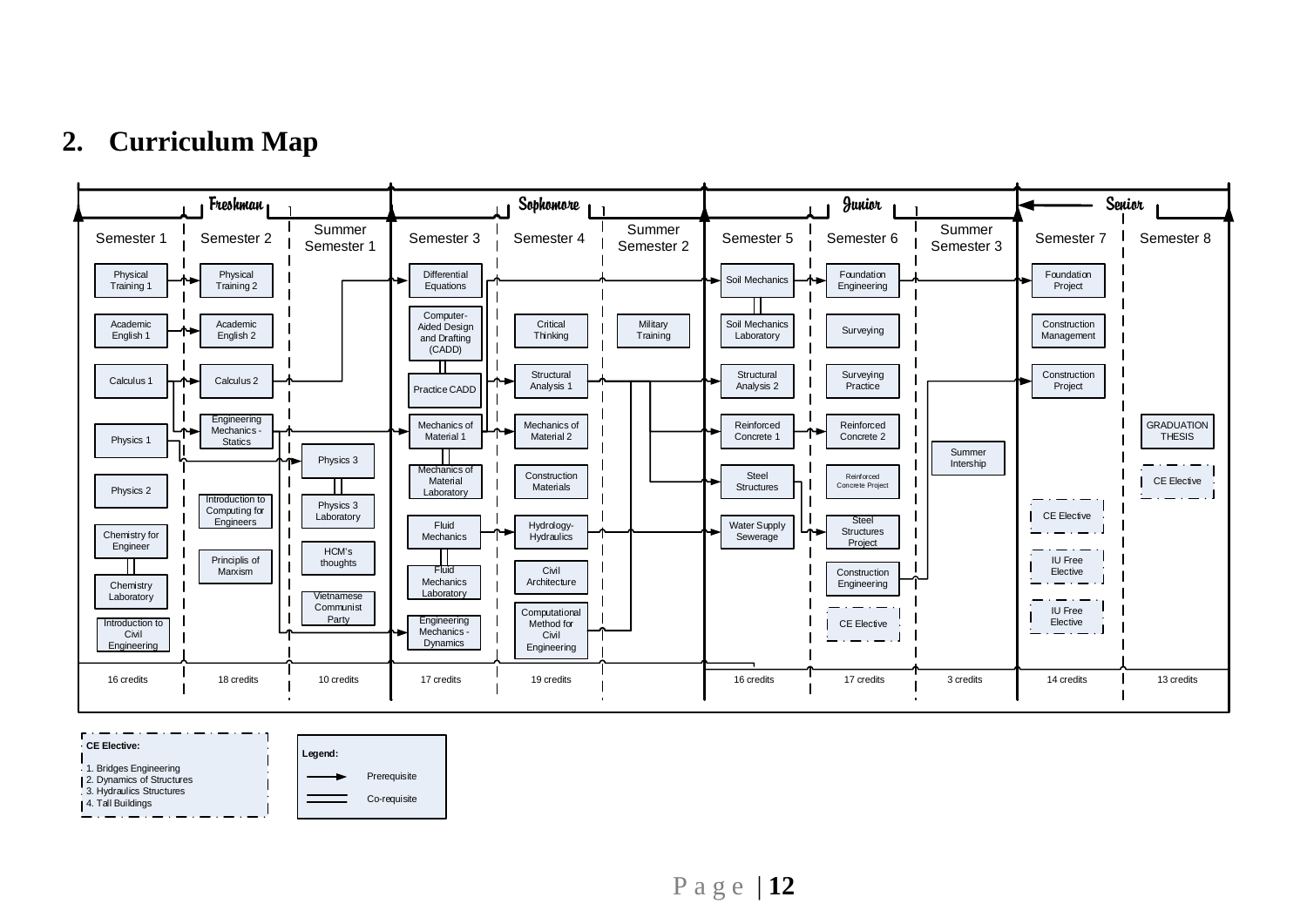# <span id="page-13-0"></span>**3. Curriculum Distribution**

| Freshman Year                                  |                |                      |                                           |                |  |  |
|------------------------------------------------|----------------|----------------------|-------------------------------------------|----------------|--|--|
| Semester 1                                     |                | Semester 2           |                                           |                |  |  |
| EN007IU<br>Writing<br>AE1                      | 2              | EN011IU              | Writing AE2                               | 2              |  |  |
| Listening AE1<br>EN008IU                       | 2              | EN012IU              | Speaking AE2                              | $\overline{c}$ |  |  |
| Calculus 1<br>MA001IU                          | 4              | <b>MA003IU</b>       | Calculus <sub>2</sub>                     | 4              |  |  |
| PH013IU<br>Physics 1                           | 2              | PE011IU              | Principles of Marxism                     | 5              |  |  |
| PH014IU<br>Physics 2                           | $\mathfrak{D}$ | CE101IU              | Engineering Mechanics –<br><b>Statics</b> |                |  |  |
|                                                |                | CE102IU              | Introduction<br>to                        |                |  |  |
| CH011IU<br>Chemistry for Engineer              | 3              |                      | Computing<br>Civil<br>for                 | 3              |  |  |
|                                                |                |                      | Engineers                                 |                |  |  |
| CH012IU<br><b>Chemistry Laboratory</b>         | 1              | PT001IU              | <b>Physical Training</b>                  |                |  |  |
| Physical Training<br>PT001IU                   |                |                      |                                           |                |  |  |
| Introduction<br>CE100IU<br>Civil<br>to         | 1              |                      |                                           |                |  |  |
| Engineering                                    |                |                      |                                           |                |  |  |
| <b>Total Credits</b>                           | 17             | <b>Total Credits</b> |                                           | 19             |  |  |
| <b>Summer Semester 1 - POLITICAL EDUCATION</b> |                |                      |                                           |                |  |  |
| PH015IU<br>Physics 3                           | 3              |                      |                                           |                |  |  |
| PH017IU<br>Physics 3 Laboratory                |                |                      |                                           |                |  |  |
| PE012IU<br>HCM's thoughts                      | 2              |                      |                                           |                |  |  |
| Communist<br>Vietnamese<br>PE013IU             | 3              |                      |                                           |                |  |  |
| Party                                          |                |                      |                                           |                |  |  |
| <b>Total Credits</b>                           | 9              |                      |                                           |                |  |  |

| Sophomore Year       |                                                                                                                                       |                               |                      |                                                |                             |  |  |
|----------------------|---------------------------------------------------------------------------------------------------------------------------------------|-------------------------------|----------------------|------------------------------------------------|-----------------------------|--|--|
| Semester 3           |                                                                                                                                       |                               | Semester 4           |                                                |                             |  |  |
| MA024IU              | <b>Differential Equations</b>                                                                                                         | 4                             | <b>CE213IU</b>       | Computational Methods<br>for Civil Engineering | 3                           |  |  |
| CE204IU              | Computer-Aided Design<br>and Drafting (CADD)                                                                                          | 3                             | CE209IU              | Structural Analysis 1                          | 2                           |  |  |
| CE <sub>205</sub> IU | Practice CADD                                                                                                                         |                               | CE <sub>208</sub> IU | Mechanics of Materials 2                       | 2                           |  |  |
| CE201IU              | Mechanics of Materials 1                                                                                                              |                               | CE210IU              | <b>Construction Materials</b>                  | 3                           |  |  |
| <b>CE202IU</b>       | <b>Mechanics of Materials</b><br>Laboratory                                                                                           | 1                             | CE211IU              | Hydrology-Hydraulics                           | 3                           |  |  |
| <b>CE203IU</b>       | <b>Engineering Mechanics-</b><br>Dynamics                                                                                             | 3                             | PE008IU              | Critical Thinking                              | 3                           |  |  |
| <b>CE206IU</b>       | <b>Fluid Mechanics</b>                                                                                                                | $\mathfrak{D}_{\mathfrak{p}}$ | CE204IU              | Civil Architecture                             | $\mathcal{D}_{\mathcal{A}}$ |  |  |
| CE207IU              | Mechanics<br>Fluid<br>Laboratory                                                                                                      |                               |                      |                                                |                             |  |  |
| <b>Total Credits</b> |                                                                                                                                       |                               | <b>Total Credits</b> |                                                | 18                          |  |  |
|                      | $\alpha$ $\alpha$ $\alpha$<br>$\frac{1}{2}$ and $\frac{1}{2}$ and $\frac{1}{2}$ and $\frac{1}{2}$ and $\frac{1}{2}$ and $\frac{1}{2}$ |                               |                      |                                                |                             |  |  |

Summer Semester 2 - **MILITARY TRAINING**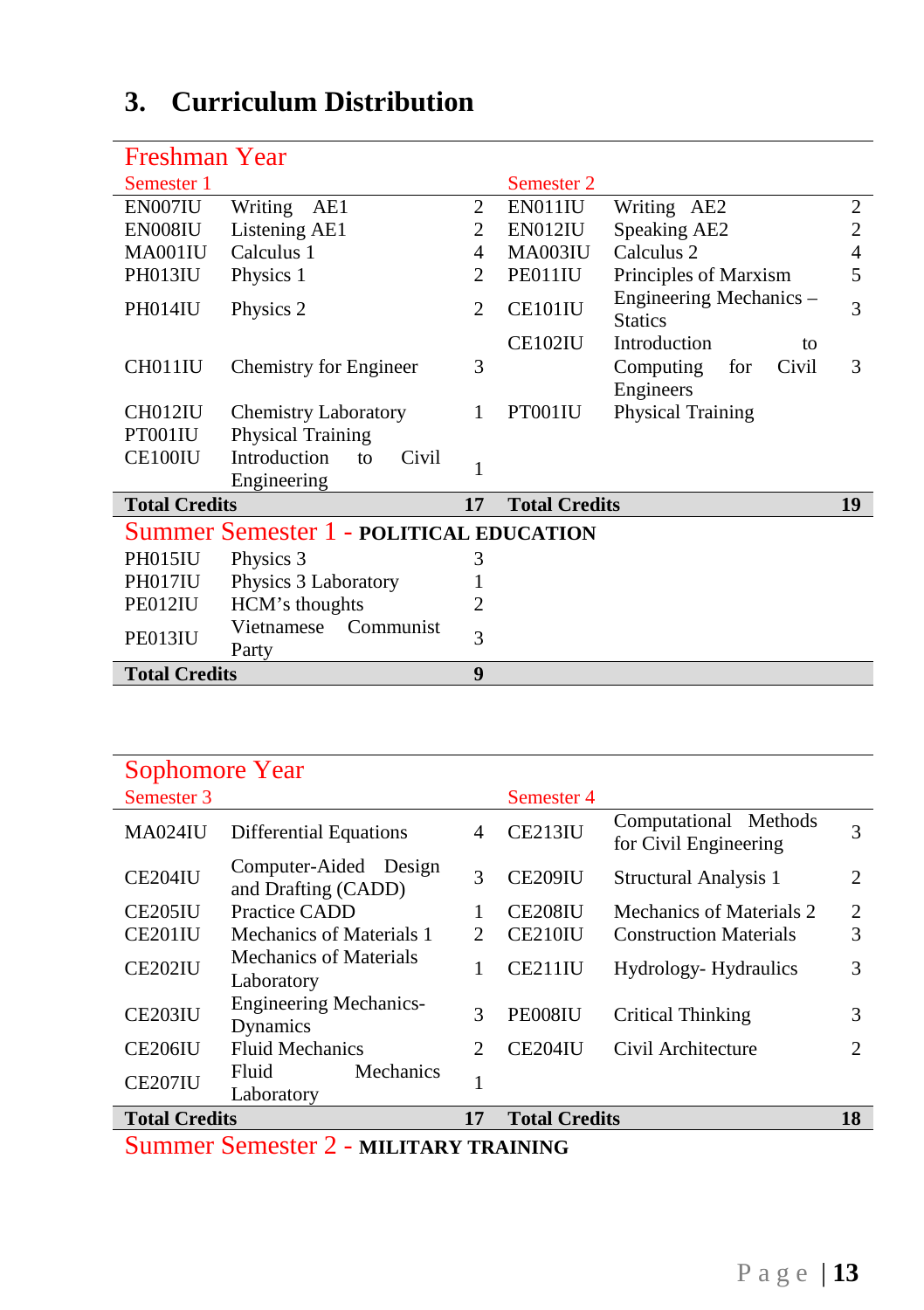| <b>Junior Year</b>       |                                    |    |                      |                                   |                |
|--------------------------|------------------------------------|----|----------------------|-----------------------------------|----------------|
| Semester 5               |                                    |    | Semester 6           |                                   |                |
| CE301IU                  | <b>Structural Analysis 2</b>       | 3  | CE307IU              | Surveying                         | $\overline{c}$ |
| <b>CE302IU</b>           | Soil Mechanics                     | 3  | <b>CE308IU</b>       | <b>Surveying Practice</b>         |                |
| <b>CE303IU</b>           | Soil Mechanics Laboratory          |    | CE309IU              | <b>Foundation Engineering</b>     | 3              |
| CE304IU                  | Reinforced concrete 1              | 3  | CE310IU              | Reinforced Concrete 2             | 3              |
| <b>CE305IU</b>           | <b>Steel Structures</b>            | 3  | CE311IU              | Construction<br>Engineering       | 3              |
| <b>CE306IU</b>           | Supply<br>and<br>Water<br>Sewerage | 3  | <b>CE312IU</b>       | <b>Steel Structure Project</b>    |                |
|                          |                                    |    | CE313IU              | Reinforced<br>Concrete<br>Project |                |
|                          |                                    |    | CE.                  | <b>CE Elective</b>                | 3              |
| <b>Total Credits</b>     |                                    | 16 | <b>Total Credits</b> |                                   | 17             |
| <b>Summer Semester 3</b> |                                    |    |                      |                                   |                |
| CE314IU                  | Summer Internship                  | 3  |                      |                                   |                |

| <b>Senior Year</b>  |                             |    |                                                                                                                                                                                                                                |                                    |    |
|---------------------|-----------------------------|----|--------------------------------------------------------------------------------------------------------------------------------------------------------------------------------------------------------------------------------|------------------------------------|----|
| Semester 7          |                             |    | Semester 8                                                                                                                                                                                                                     |                                    |    |
| CE401IU             | Construction<br>Management  | 3  | CE and the control of the control of the control of the control of the control of the control of the control of the control of the control of the control of the control of the control of the control of the control of the c | <b>CE Elective</b>                 |    |
| CE –                | <b>CE Elective</b>          | 3  |                                                                                                                                                                                                                                |                                    |    |
| - IU                | <b>IU Free Elective</b>     | 3  |                                                                                                                                                                                                                                |                                    |    |
| <b>IU</b>           | <b>IU Free Elective</b>     |    | CE420IU                                                                                                                                                                                                                        | <b>GRADUATION</b><br><b>THESIS</b> | 10 |
| CE402IU             | <b>Foundation Project</b>   |    |                                                                                                                                                                                                                                |                                    |    |
| CE403IU             | <b>Construction Project</b> |    |                                                                                                                                                                                                                                |                                    |    |
| <b>Total credit</b> |                             | 14 | <b>Total Credits</b>                                                                                                                                                                                                           |                                    | 13 |

**Total credits: 143**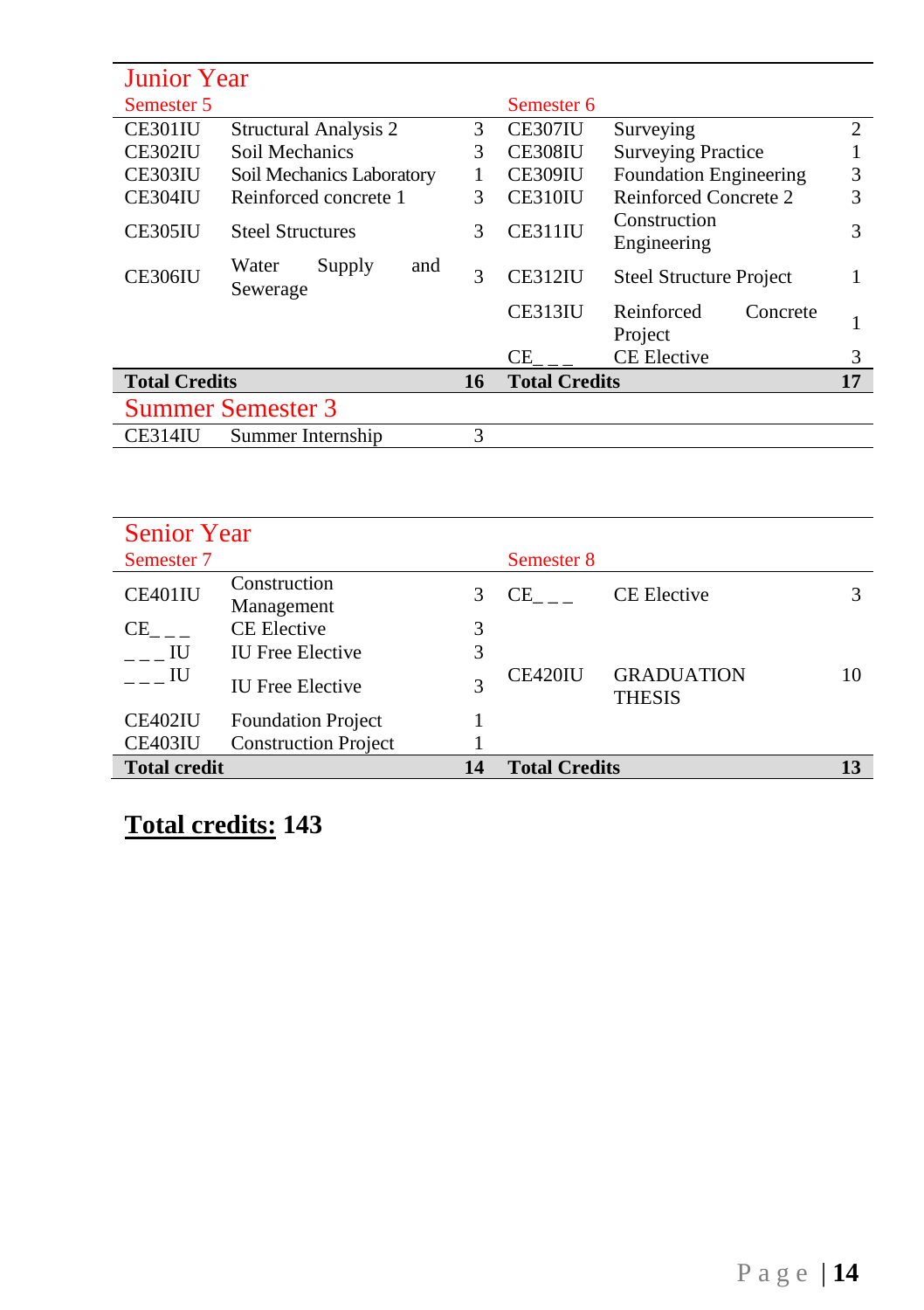# **IE – Intensive English Program**

Students, who are not qualified with the entrance English requirement (TOEFL iBT 60; TOEFL PBT 500; or IELTS 5.5), have to study the Intensive English Program before start the academic curriculum. The table of English proficiency equivalency is as

| <b>Level</b>    | <b>TOEFL IBT</b> | <b>TOEFL PBT</b> | <b>IELTS</b> |
|-----------------|------------------|------------------|--------------|
| IE1             | $< 24\,$         | $<$ 373          |              |
| IE <sub>2</sub> | $24 - 35$        | $374 - 417$      |              |
| IE3             | $36 - 48$        | $418 - 460$      |              |
| IE4             | $49 - 60$        | $461 - 500$      |              |
| <b>AE1, AE2</b> | 61 – 79          | $501 - 550$      |              |

# **English Program Distribution**

|              | <b>SEMESTER 1</b> |                 | <b>SEMESTER 2</b> |          |
|--------------|-------------------|-----------------|-------------------|----------|
| Level        | IE1               | IE <sub>2</sub> | IE3               | IE4      |
| <b>Skill</b> | 4 skills          | 4 skills        | 4 skills          | 4 skills |
| Taught       |                   |                 |                   |          |
| Credits      |                   |                 |                   |          |
| Periods      | 165               | 165             | 165               | 165      |
| Weeks        |                   |                 |                   |          |

### **TOEFL iBT-based curriculum**

|              | <b>SEMESTER 3</b>       | <b>SEMESTER 4</b>              |
|--------------|-------------------------|--------------------------------|
| Level        | AE1                     | AE2                            |
| <b>Skill</b> | Listening & Note-taking | <b>Effective presentations</b> |
| Taught       | Academic writing 1      | Academic writing 2             |
| Credits      |                         |                                |
| Periods      | 60                      |                                |
| Weeks        |                         |                                |

**Academic English (Study Skills)**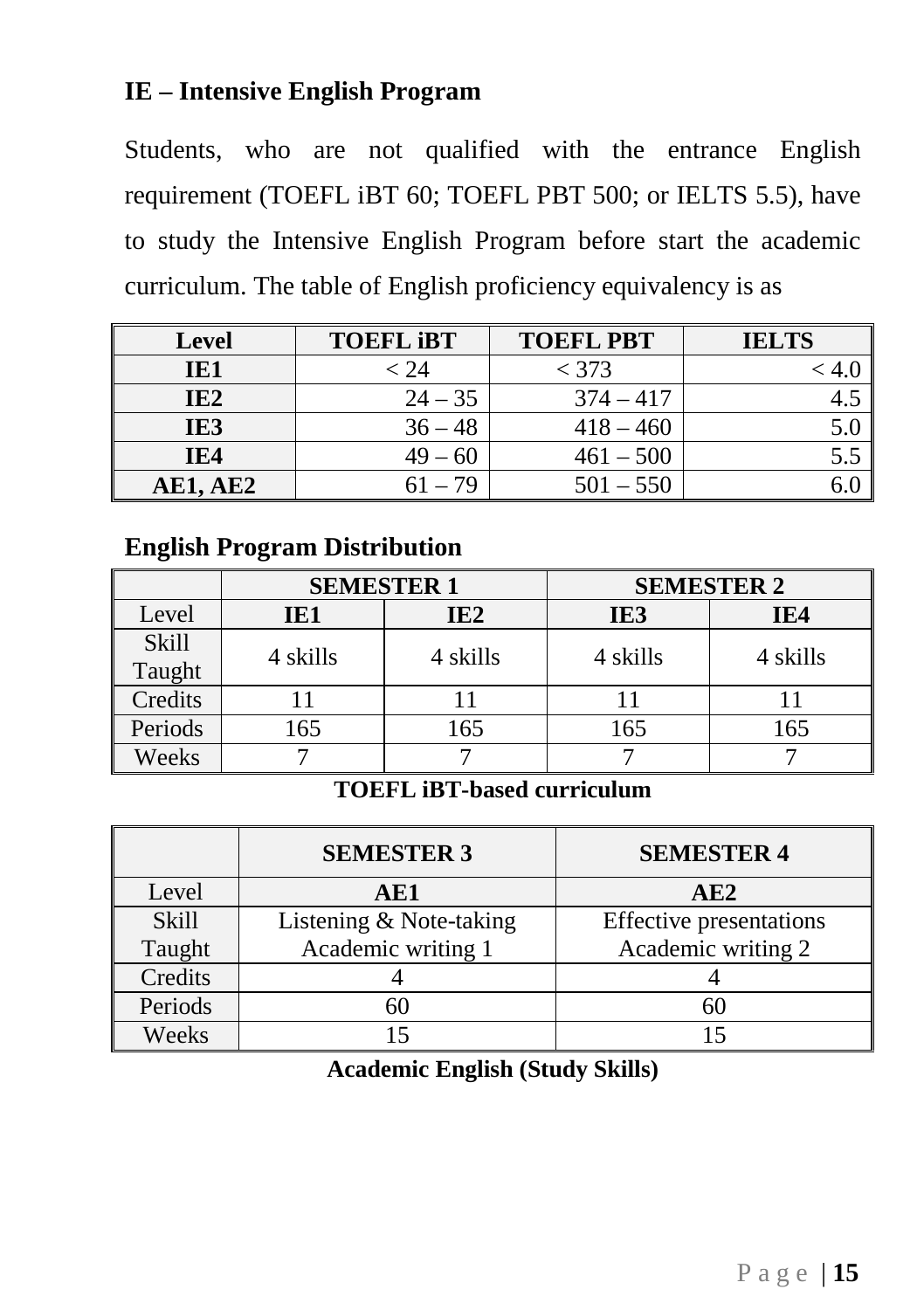# <span id="page-16-0"></span>**C. ACADEMIC INFORMATION**

# <span id="page-16-1"></span>**1. Specialization Selection**

After completing the first two years of the program, students are allowed to choose their specialization. Specialization is the research area which students are interested in and wish to continue with for final thesis. Department of Civil Engineering currently offers three specializations:

- Tall Building Structures Design
- Roads and Bridges Structures Design
- Hydraulics Structures Design

Once specialization is chosen, students have to take the required courses for each specialization, relevant elective courses and final thesis.

# <span id="page-16-2"></span>**2. Summer Internship Registration**

Students are allowed to register for summer internship before the academic year when they aim to apply for thesis.

# **Objectives:**

- To develop skills in the application of theory to practical work situations;
- To develop skills and techniques directly applicable to their careers;
- To provide students the opportunity to get involve with company before graduated.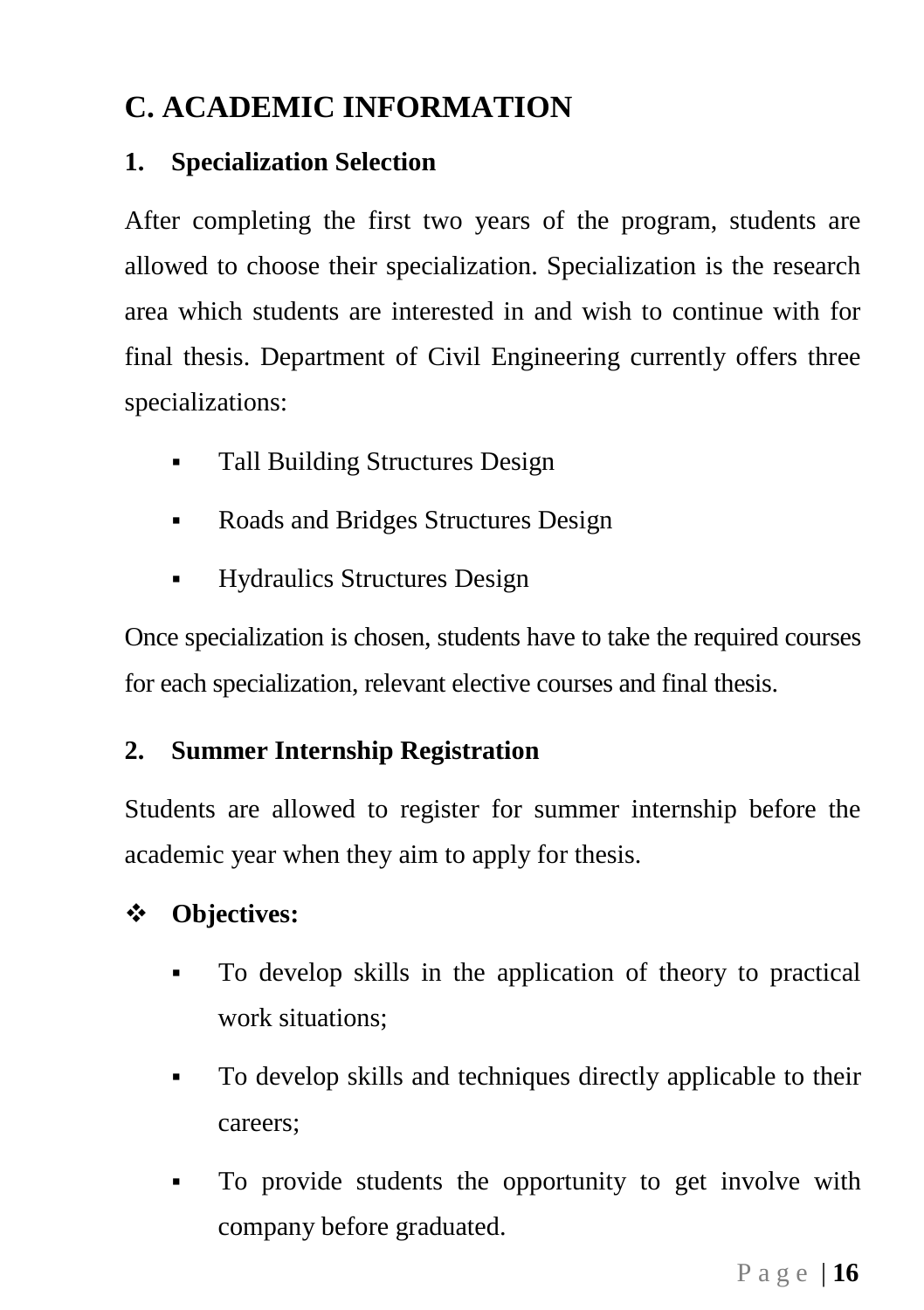# **Internship duration:** minimum 8 weeks (full-time working)

# <span id="page-17-0"></span>**3. Thesis Registration**

# **Criteria:**

- Successfully accumulate at least 90% of credit numbers of the academic curriculum and finish all projects.
- Do not under any academic admonishment.
- $\bullet$  Duration: minimum 12 weeks

# <span id="page-17-1"></span>**4. Graduation Criteria**

Students have to complete all of the following requirements for graduation:

- Successfully complete the academic curriculum (144 credits) with GPA  $> 50$
- Meet the minimum English requirement of 550 TOEFL PBT or its equivalence: 79 TOEFL iBT, 6.5 IELTS
- **Military Education Certification**
- Meet other requirements in accordance with the regulations for graduation set by the IU

# <span id="page-17-2"></span>**5. Scholarship Information**

# **University Scholarship (Decision No 99 &100/ĐHQT-ĐT)**

Each semester, top 10% of students with highest GPA will receive scholarship from the IU. 4% of students will receive full scholarship (12.620.000 VND for Fall/Spring semester or 6.310.000 VND for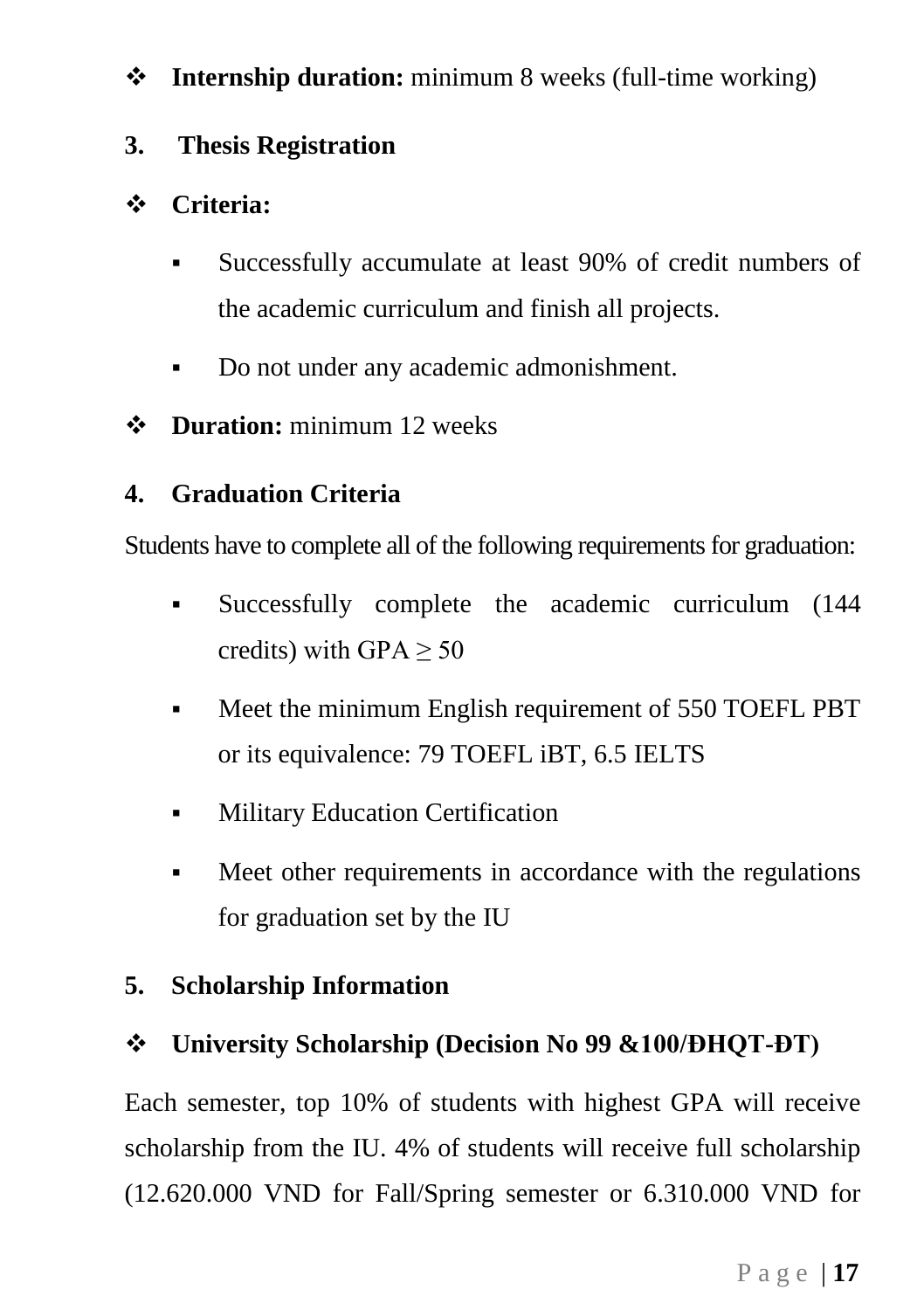Summer semester) and 6% of students will receive half scholarship (6.310.000 VND for Fall/Spring semester or 3.165.000 for Summer semester).

# **Minimum requirements:**

- Complete the Academic English 1 (AE1)
- Register at least 12 credits for Fall/Spring semester or 6 credits for Summer semester
- Semester GPA  $\geq$  70 (with no course fails in that semester)
- **Admission Scholarship 2016**
	- **Full scholarship** (full tuition exemption for 4 years equivalent to 168.000.000 VND): Students have entrance examination scores  $\geq$  24.5
	- **Partial scholarship** (half tuition exemption for 4 years equivalent to 84.000.000 VND): Student have entrance examination scores ≥ 23.5
		- **Condition to maintain Scholarships:** Students must have GPA each semester  $> 70$  and the score of every subject  $>$  50.

# <span id="page-18-0"></span>**6. Course Registration**

Course registration aims at helping students gain full success in building their own training plan, selecting appropriate subjects for every semester in such a way that can meet his or her own personal capacity and conditions for the highest achievement.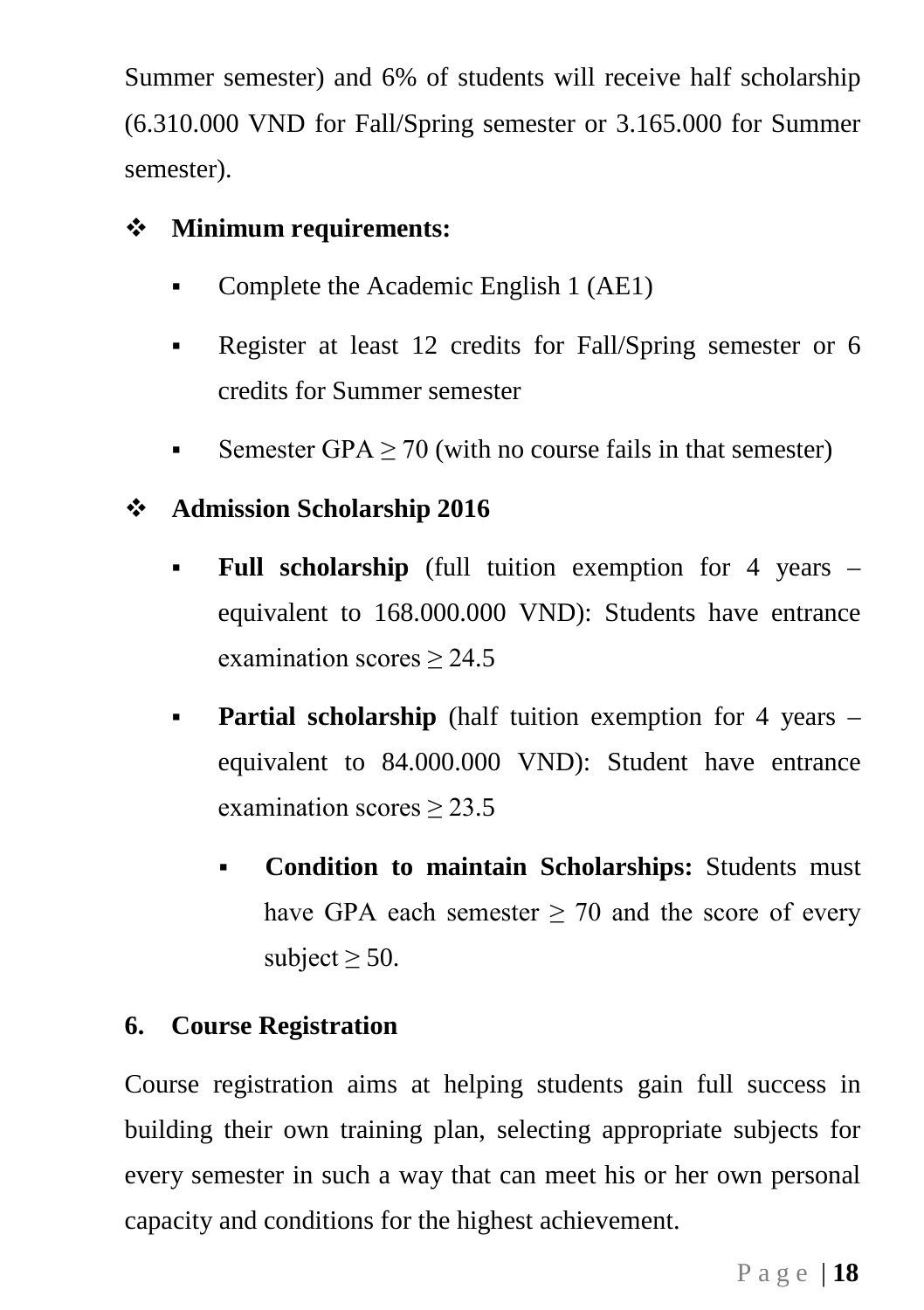- Students should register a minimum of 12 credits, except for the last semester.
- Students should register a maximum of 24 credits in one semester, except for the last semester, for those who have cumulative GPA ≥65
- The subject registration form must be approved by the academic advisors.
- For exceptional cases, students must file for the consideration of the Dean of Schools.
- Students do online course registration on the website: <https://hcmiu.edu.vn/edusoftweb/> (username and password for student will be created by the university).
- The registration time will be informed at the Department of Civil Engineering.

# **Adjusting Student Timetable**

When receiving the timetables, students must check the information including the number of registered courses, tuition fees, etc… if there should any errors, students must report to the Department within three days of the timetable announcement.

The Department must check (through the academic advisors) and give their opinions on the students' file of document, and then send them to the Office of Academic Affairs for settlement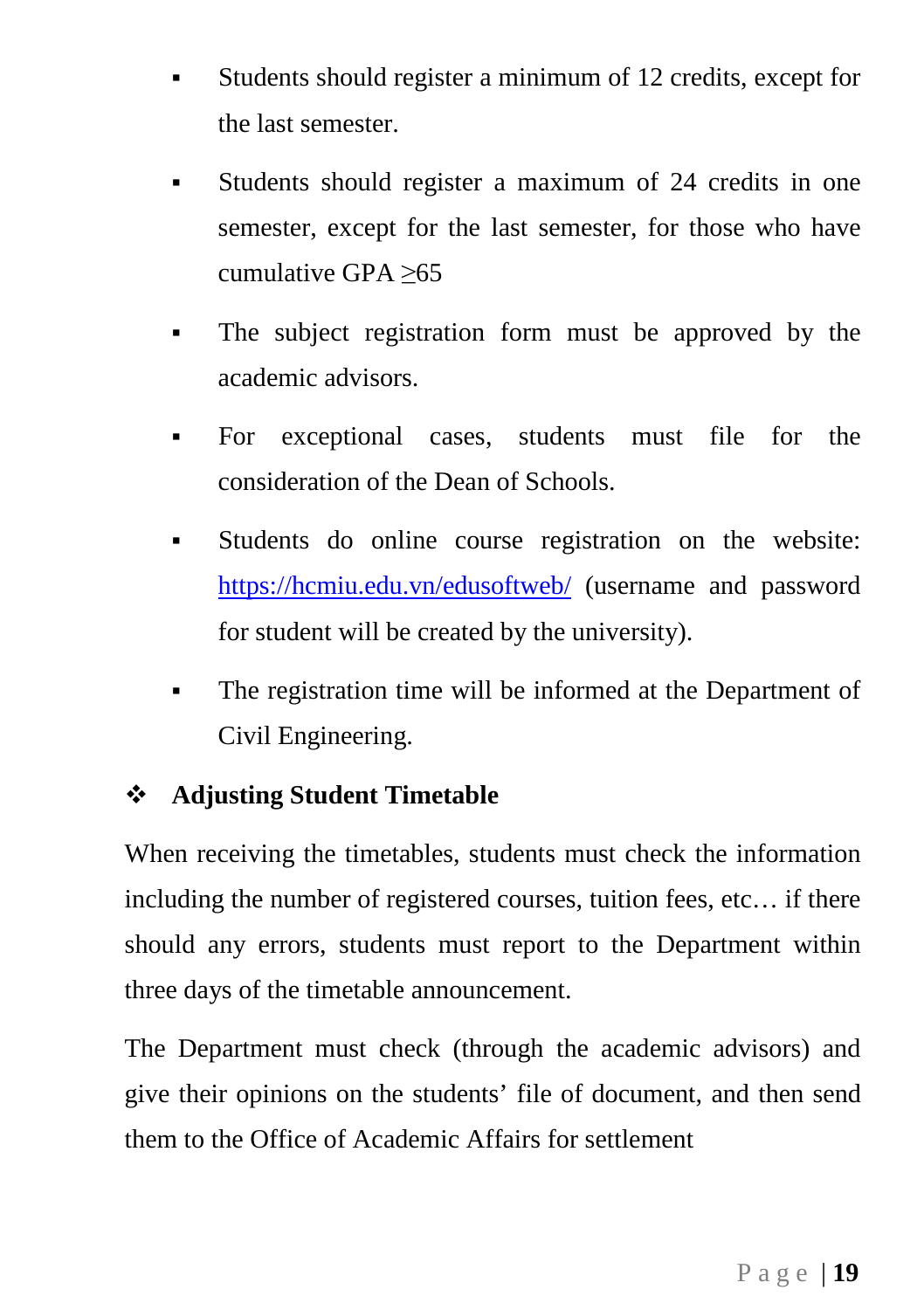# **Adding and Dropping Courses**

In the first week of teaching, based on their timetables, ability and learning conditions, students can file for adding and dropping courses.

# <span id="page-20-0"></span>**7. Academic Probation**

University Academic Committee will consider to settle the academic matters after first and summer semester annually. The result of the summer semester will be added to that of second semester of the correspondent year upon academic settling.

Student violating the below regulation will be admonished academically:

- Those who acquire insufficient credits as required by the specialization in one semester;
- Cumulative GPA  $<$  35.
- **Having two consecutive cumulative GPA**  $<$  **50.**

The duration for academic probation will last in the succeeding formal semester.

### <span id="page-20-1"></span>**8. Academic suspension**

Students violating one of the below regulation will be suspended academically:

- The ultimate time for studying has finished;
- To drop out of university more than one semester without approval of IU;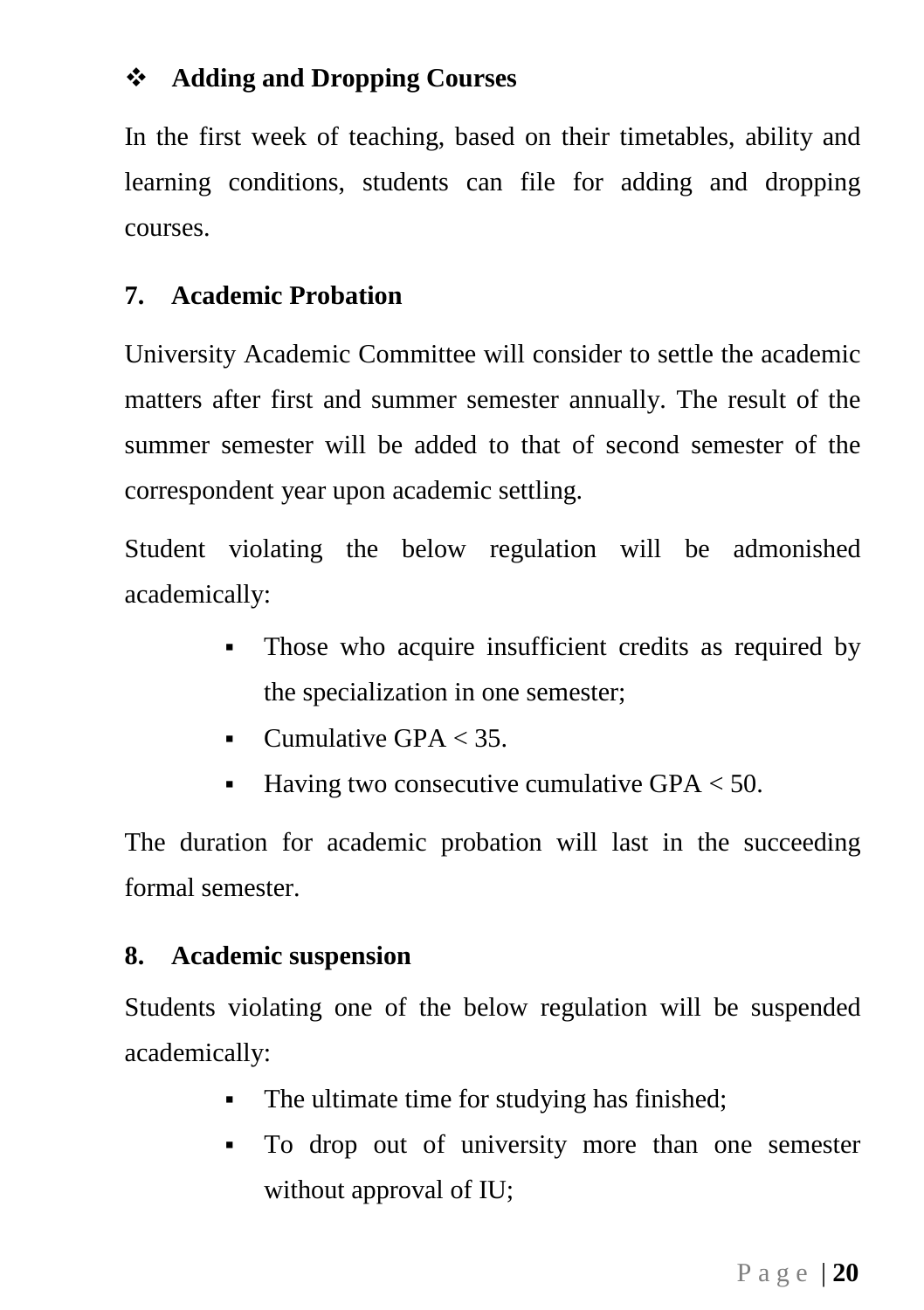- Students are warned more than 2 times:
- Do not register courses for each semester;
- Do not finish tuition fees in the prescribed time.

# <span id="page-21-0"></span>**9. Academic Information**

- Students can see all studying results in each semester and training results at the School of Electrical Engineering.
- In studying process, student can ask for student's transcript at the Office of Academic Affairs.
- For student who is warned or suspended, the university will send the information for student's family.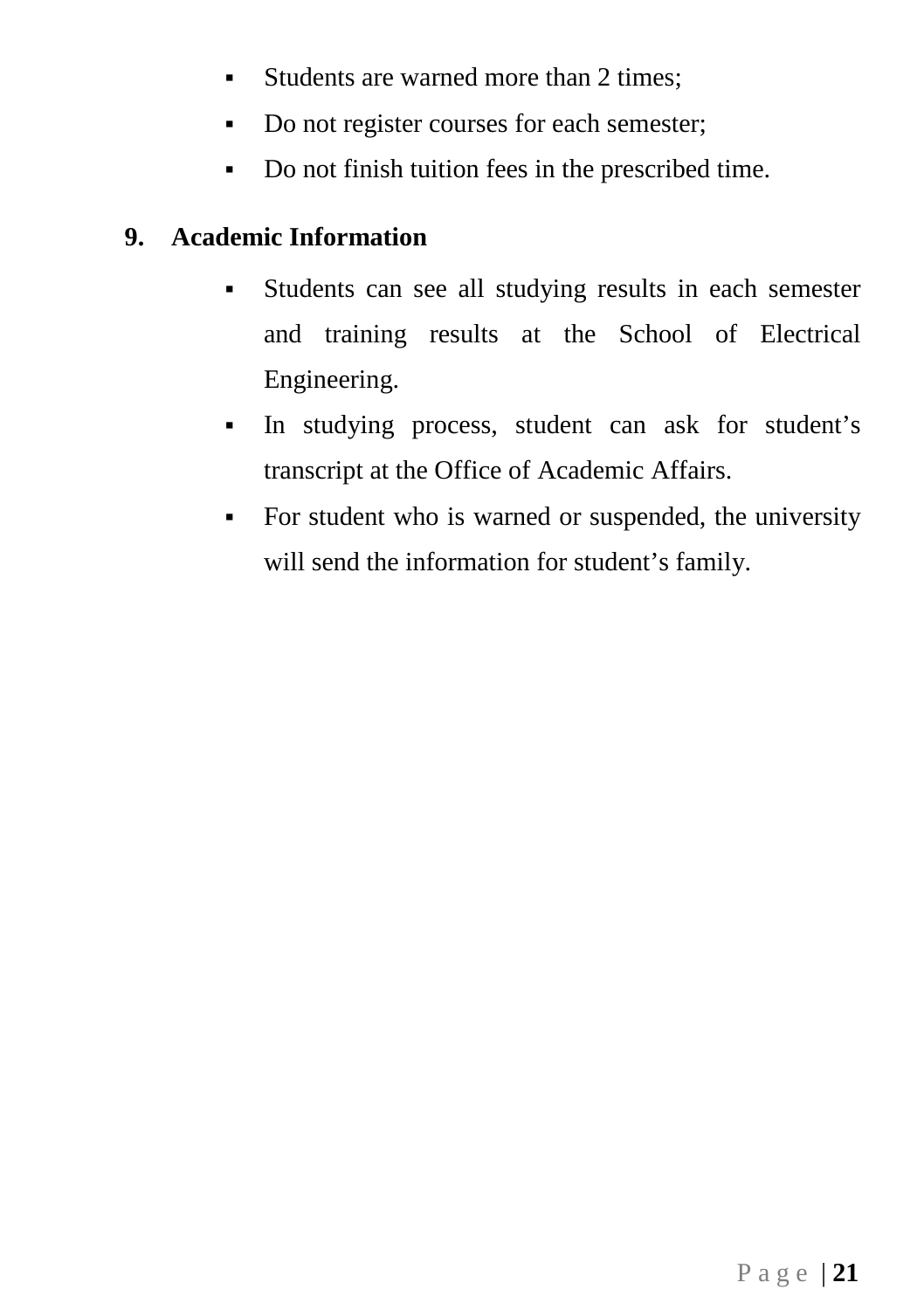# <span id="page-22-0"></span>**10. Grading Criteria**

| <b>CLASSIFICATION</b> | <b>SCALE 0 OF</b>      | <b>SCALE 0</b> | <b>LETTER</b> |
|-----------------------|------------------------|----------------|---------------|
|                       | <b>100</b>             | <b>OF4</b>     | <b>GRADE</b>  |
|                       | <b>PASS</b>            |                |               |
| <b>Excellent</b>      | $85 \leq GPA \leq 100$ | 4.0            | A             |
| <b>Very Good</b>      | $75 \leq GPA < 85$     | 3.75           | $A-$          |
| Good                  | $65 \leq GPA < 75$     | 3.5            | $B+$          |
| <b>Fairly good</b>    | $60 \leq GPA < 65$     | 3.0            | B             |
| Fair                  | $55 \leq GPA < 60$     | 2.5            | $C+$          |
| Average               | $50 \leq GPA < 55$     | 2.0            | C             |
| <b>FAIL</b>           |                        |                |               |
| Weak                  | $30 \leq GPA < 50$     | 1.3            | $D+$          |
| <b>Rather weak</b>    | $10 \leq GPA < 30$     | 1.0            | D             |
| <b>Too weak</b>       | GPA < 10               | 0.0            | F             |

# <span id="page-22-1"></span>**11. List of Academic Advisors**

Following is list of Academic Advisor, please contact with your advisors for academic advices.

|  | Year 2011 : Assoc. Prof. PhD. Lê Văn Cảnh           |
|--|-----------------------------------------------------|
|  | Year 2012 : PhD. Nguyễn Đình Hùng                   |
|  | <b>Year 2013</b> : PhD. Trần Cao Thanh Ngọc         |
|  | <b>Year 2014</b> : MSc. Phạm Nhân Hòa               |
|  | <b>Year 2015</b> : PhD. Pham Ngoc                   |
|  | <b>Year 2016</b> : Assoc. Prof. PhD. Lưu Trường Văn |
|  | <b>Year 2016</b> : Assoc. Prof. PhD. Lê Văn Cảnh    |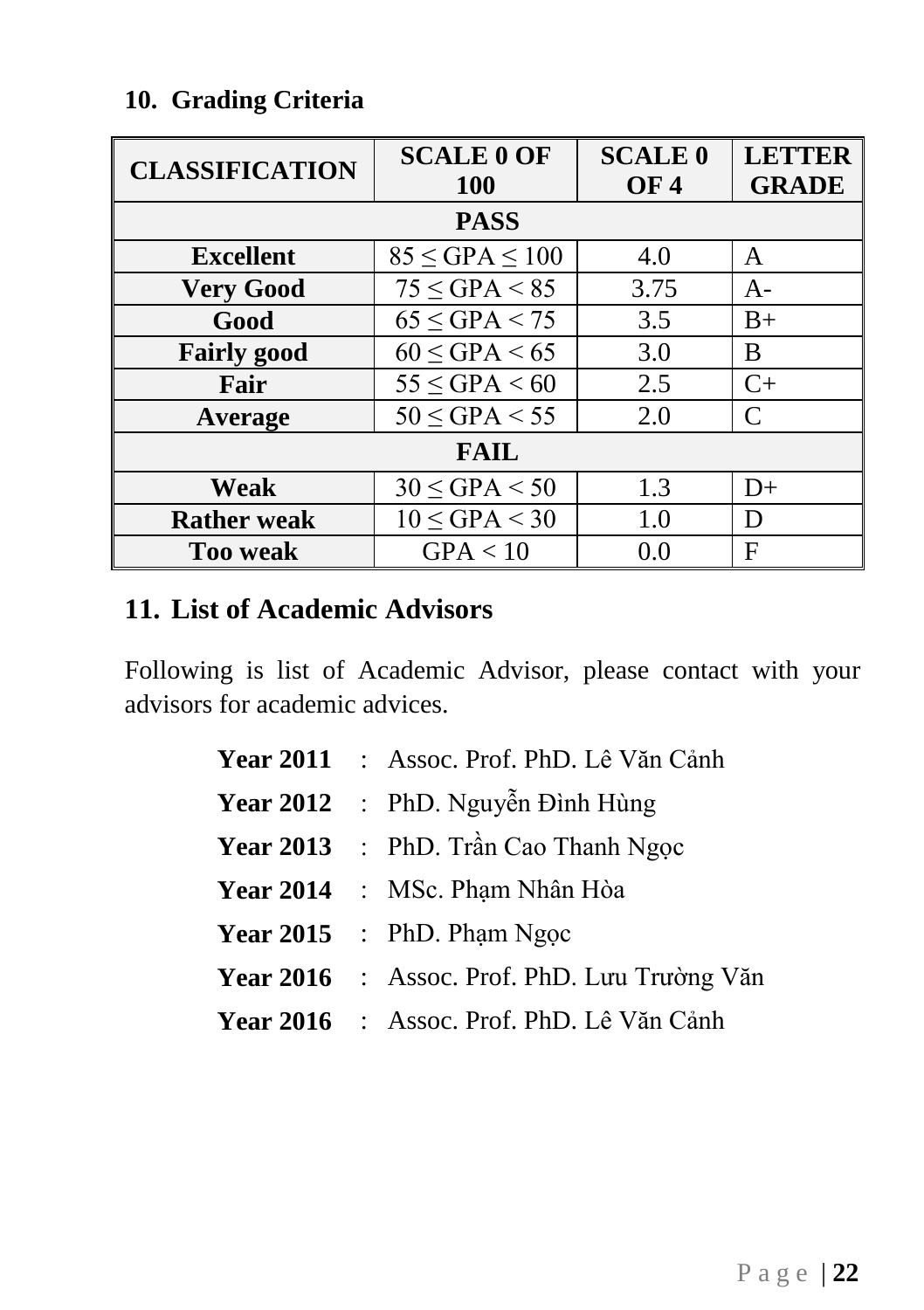# <span id="page-23-0"></span>**D. FACULTY DIRECTOR**

# **CHU QUỐC THẮNG, Assoc. Prof. PhD – Head of Department of Civil Engineering**

| Degree:              | PhD, TTI - Hungary, 1984                                  |
|----------------------|-----------------------------------------------------------|
|                      | BEng, Civil Engineering, National University of Civil     |
|                      | Engineering, 1974                                         |
| Teaching:            | Mechanics of Material 1, Mechanics of Material 2          |
| <b>Research</b>      | Structure control                                         |
| Interest:            | Finite element methods                                    |
|                      | Thin-walled structures                                    |
|                      | Dynamics of structures                                    |
|                      | Computational mechanics                                   |
|                      | Non-linear analysis (geometry, materials, connections)    |
| Email:               | cqthang@hcmiu.edu.vn                                      |
|                      | LÊ VĂN CẢNH, Assoc. Prof. PhD - Deputy Head of Department |
| of Civil Engineering |                                                           |
| Degree:              | PhD in Computational Mechanics, University of             |
|                      | Sheffield - UK, 2010                                      |
|                      | MSc in Mechanics of Construction, University of Liege     |
|                      | - HCMC University of Technology, 2004                     |
|                      | BEng, Industrial and Civil Engineering, Hanoi             |
|                      | Architectural University, 2001                            |
| Teaching:            | Engineering Mechanics - Statics, Structural Analysis 1,   |
|                      | <b>Structural Analysis 2</b>                              |
| <b>Research</b>      | Multi-scale modelling, macro-micro computational          |
| Interest:            | homogenization                                            |
|                      | <b>Computational Mechanics, Computational Plasticity</b>  |
|                      | (Limit and Shakedown Analysis)                            |
|                      | Numerical Methods: meshfree methods, finite elements,     |
|                      | <b>SFEM, XFEM</b>                                         |
|                      | Error estimation and adaptivity                           |
|                      | Optimization algorithms: linear, nonlinear and second-    |
|                      | order cone programming                                    |
|                      | Structural optimization, Discontinuity Layout             |
|                      | Optimization (DLO)                                        |
| Email:               | lvcanh@hcmiu.edu.vn                                       |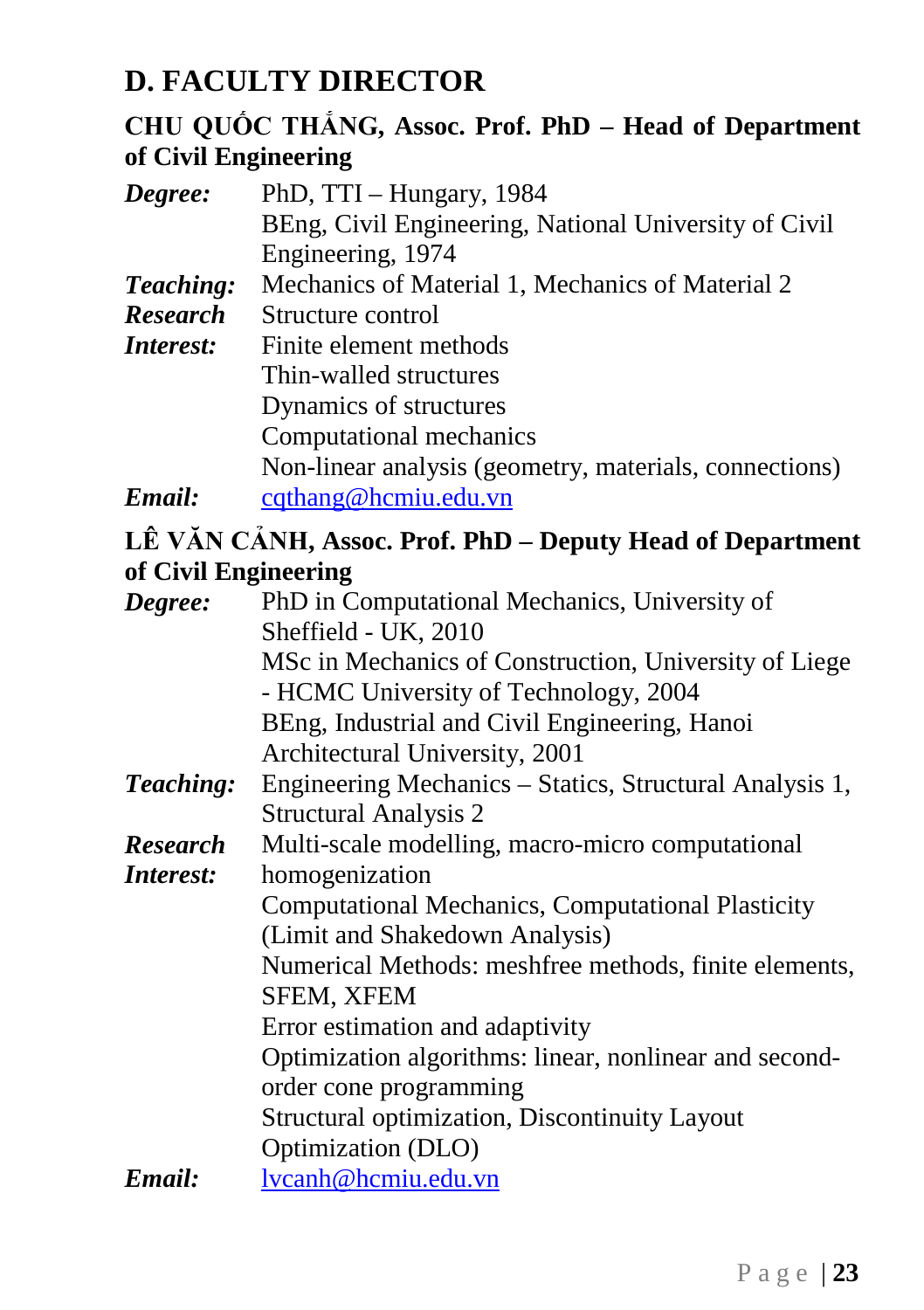# **LƯU TRƯỜNG VĂN, Assoc. Prof. PhD – Lecturer**

| Degree:         | PhD in Construction Engineering and Management,           |
|-----------------|-----------------------------------------------------------|
|                 | Pukyong National University (PKNU) - Korea, 2009          |
|                 | M. Eng in Construction Engineering and Management,        |
|                 | Asian Institute of Technology (AIT) - Thailand, 2002      |
|                 | B.Eng, Civil Engineering, HCMC University of              |
|                 | Technology, 1991                                          |
| Teaching:       | <b>Construction Engineering, Construction Management,</b> |
|                 | <b>Project Management</b>                                 |
| <b>Research</b> | Construction project management, Performance              |
| Interest:       | measurement, Applying System Dynamics in                  |
|                 | construction, Quality Function Deployment (QFD),          |
|                 | Construction safety management, Financial                 |
|                 | management for construction, Project appraisal            |
|                 | management, Procurement management in construction        |
| Email:          | vanlt@hcmiu.edu.vn                                        |

# **NGUYỄN ĐÌNH HÙNG, PhD – Lecturer**

| Degree:         | Dr. Eng. in Civil Engineering, Tokyo Institute of    |
|-----------------|------------------------------------------------------|
|                 | Technology - Japan, 2011                             |
|                 | MEng, Tokyo Institute of Technology - Japan, 2008    |
|                 | BEng, Hanoi University of Transport and              |
|                 | Communication, 2003                                  |
| Teaching:       | Construction Materials, Construction Materials Lab., |
|                 | Soil Mechanics, Soil Mechanics Lab., Bridge          |
|                 | Engineering, Structure Design and Maintenance        |
| <b>Research</b> | Mechanics of Structural Concrete,                    |
| Interest:       | Analysis and Design of Concrete Structures:          |
|                 | + Reinforced Concrete Structures,                    |
|                 | + Pre-srtressed/Precast Concrete Structures,         |
|                 | + Segmental Concrete Structures/Bridges,             |
|                 | + Maintain and Strengthening Existing Structures     |
|                 | Finite Element Method Analysis in Reinforced /Pre-   |
|                 | stressed Concrete Structures                         |
| Email:          | ndinhhung@hcmiu.edu.vn                               |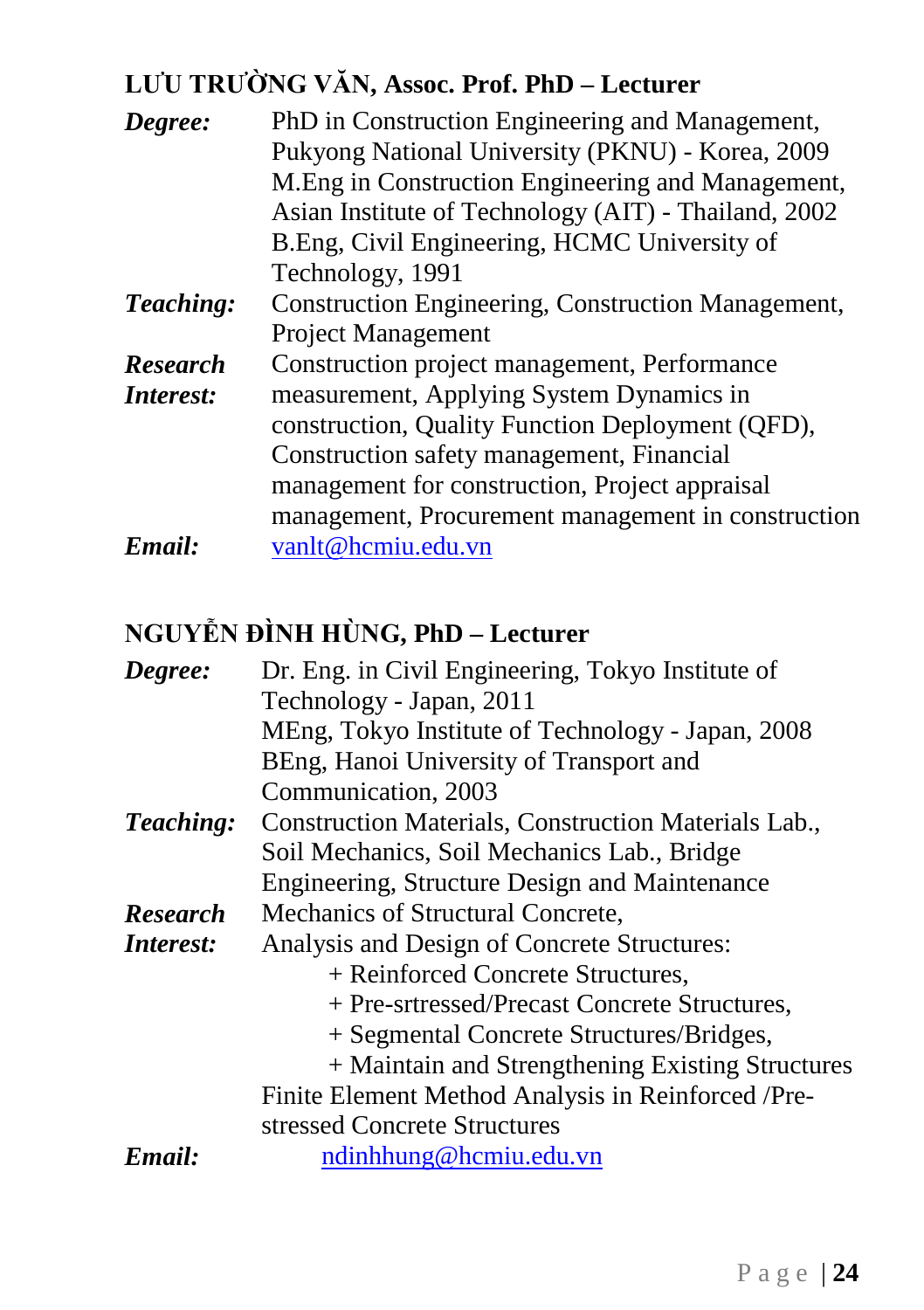# **TRẦN CAO THANH NGỌC, PhD – Lecturer**

| Degree:         | PhD in Civil Engineering, Nanyang Technological     |
|-----------------|-----------------------------------------------------|
|                 | University - Singapore, 2010                        |
|                 | BEng, Nanyang Technological University - Singapore, |
|                 | 2006                                                |
| Teaching:       | Mechanics of Materials Lab, Reinforced Concrete 1,  |
|                 | Reinforced Concrete 2, Reinforced Concrete Project, |
|                 | <b>Building Structure</b>                           |
| <b>Research</b> | Earthquake and Blast Resistant Design               |
| Interest:       | <b>Structural Dynamics</b>                          |
|                 | <b>Structural Vibration Control</b>                 |
| Email:          | tctngoc@hemiu.edu.vn                                |

# **PHẠM NGỌC, Assoc.Prof.PhD – Lecturer**

| Degree:         | Post-Doctor, Civil and Environmental Engineering,      |
|-----------------|--------------------------------------------------------|
|                 | National University of Singapore, Singapore, 2009-     |
|                 | 2011                                                   |
|                 | PhD, Civil and Environmental Engineering, Tohoku       |
|                 | University, Japan, 2005-2008                           |
|                 | M.Eng, Civil Engineering, Asian Institute of           |
|                 | Technology, Thailand, 2001-2003                        |
|                 | B. Eng, Water Resources Engineering, Hanoi Water       |
|                 | Resources University, Vietnam, 1992-1997               |
| Teaching:       | Fluid Mechanics, Hydraulic Structures, Sustainable     |
|                 | <b>Building Systems</b>                                |
| <b>Research</b> | Eco-hydraulic/hydrology, probability design, , Climate |
| Interest:       | Change                                                 |
|                 | Integrated water resources management, Sustainable     |
|                 | water infrastructures development, Sustainable river   |
|                 | basin planning and management, Water related-          |
|                 | disasters risk assessment and management.              |
| Email:          | pngoc@hcmiu.edu.vn                                     |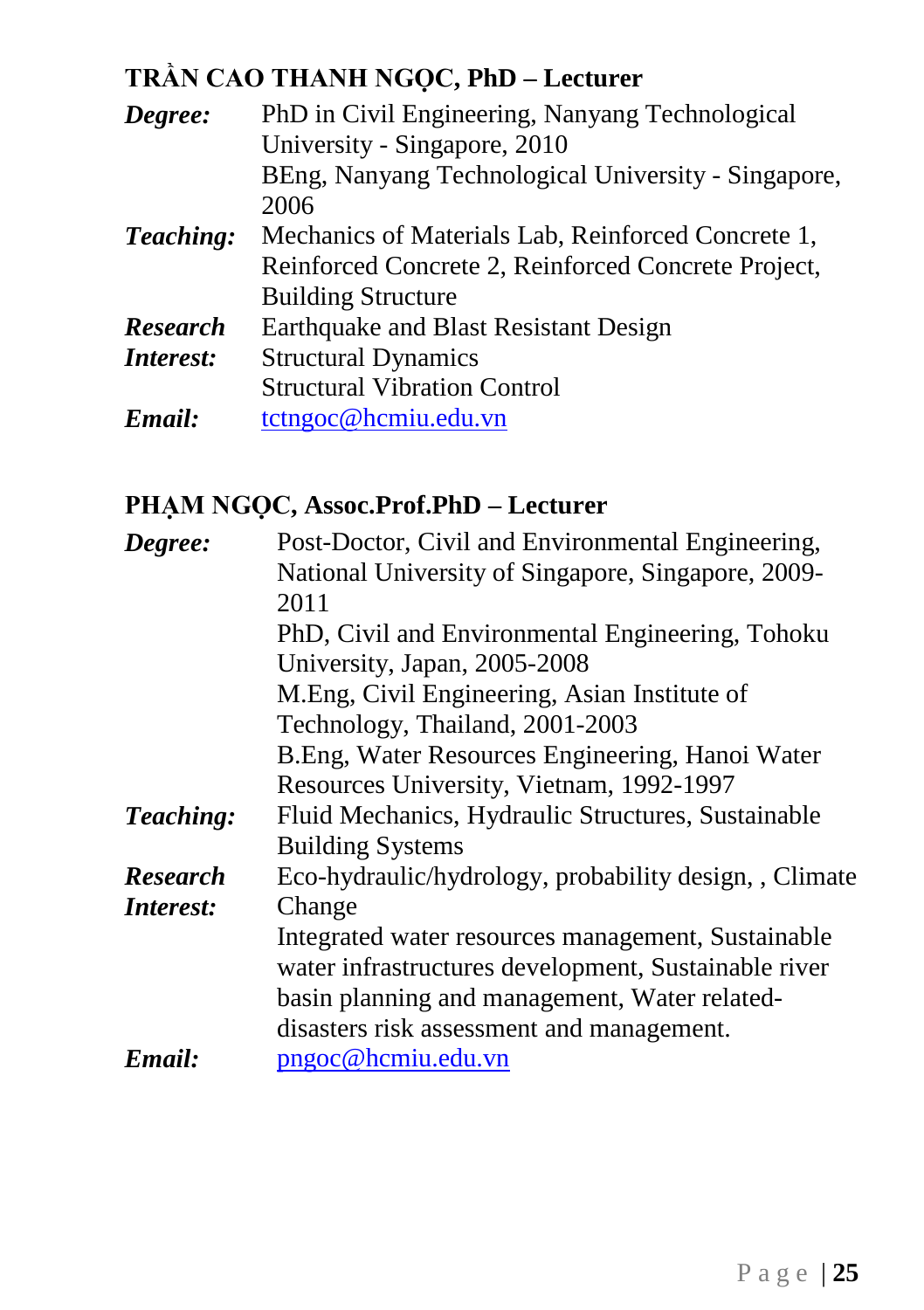# **PHẠM NHÂN HÒA, MSc – Lecturer**

| Degree:          | MSc Civil Engineering Department, HCMC University      |  |  |
|------------------|--------------------------------------------------------|--|--|
|                  | of Technology, 2007                                    |  |  |
|                  | MSc. in Mechanics of Construction, University of Liege |  |  |
|                  | - HCMC University of Technology, 2006                  |  |  |
|                  | BEng. in Civil Engineering Department, HCMC            |  |  |
|                  | University of Technology, 2003                         |  |  |
| Teaching:        | Introduction to Computing for Civil Engineers,         |  |  |
|                  | Engineering Mechanics – Statics and Dynamics, Steel    |  |  |
|                  | Structure, Steel Structure Project                     |  |  |
| Research:        | <b>Structural Control</b>                              |  |  |
| <i>Interest:</i> | <b>Dynamics of Structures</b>                          |  |  |
|                  | Earthquake Engineering                                 |  |  |
| Email:           | pnhoa@hcmiu.edu.vn                                     |  |  |

# **ANGELI DOLIENTE CABALTICA, MSc – Lecturer**

| Degree:         | MSc Water Resources Engineering and Management,       |
|-----------------|-------------------------------------------------------|
|                 | Stuttgart University - Germany, 2011                  |
|                 | MSc Environmental Sanitation, Ghent University -      |
|                 | Belgium, 2007                                         |
|                 | BSc Civil Engineering, University of The Philippines  |
|                 | at Los Baños - Philippines, 1996                      |
| Teaching:       | Fluid Mechanics, Fluid Mechanics Lab, Hydrology -     |
|                 | <b>Hydraulics, Water Supply Sewerage</b>              |
| <b>Research</b> | Flood studies (flood risks; flood forecasting;        |
| Interest:       | sustainable flood prevention/protection/mitigation    |
|                 | strategy), River Assessment (habitat modelling; hydro |
|                 | peaking studies), Sanitation (solid waste management; |
|                 | wastewater treatment)                                 |
| Email:          | angeli.dc@hcmiu.edu.vn                                |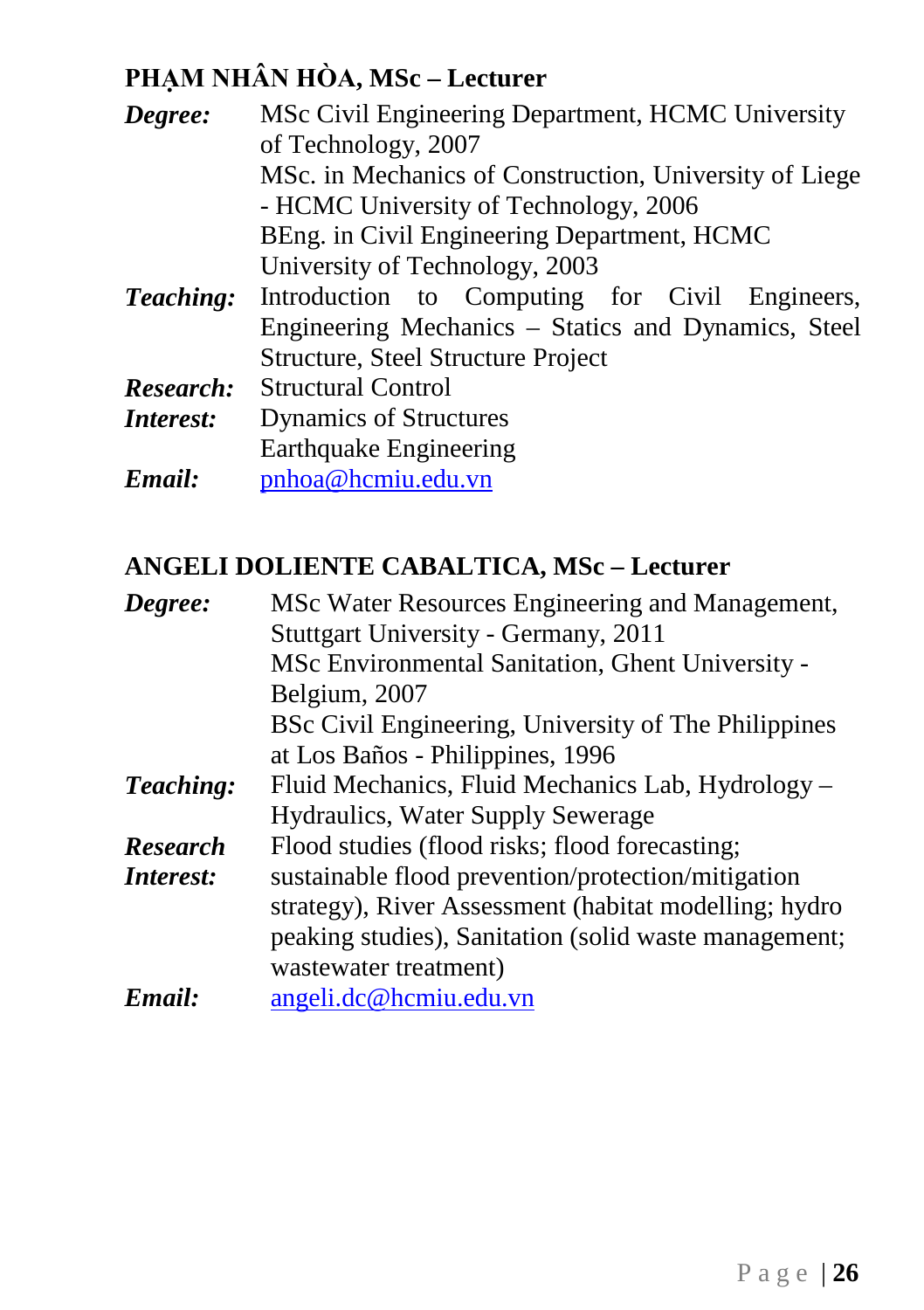# **VŨ XUÂN BÁCH, MSc – Lecturer**

| Degree:         | MSc Civil Engineering, The Pennsylvania State |
|-----------------|-----------------------------------------------|
|                 | University, University Park, PA, USA, 2012    |
|                 | BEng in Civil Engineering, HCMC University of |
|                 | Technology, 2010                              |
| Teaching:       | Foundation Engineering, Foundation Project    |
| <b>Research</b> | Seismic design of high rise buildings         |
| Interest:       | Soil structure interaction                    |
| Email:          | vxbach@hcmiu.edu.vn                           |

# **NGUYỄN KHẮC NGUYÊN TÂM, MBA – Secretary**

| Degree: | MBA. Bussiness Administration, International    |
|---------|-------------------------------------------------|
|         | University HCMC                                 |
|         | BA in English Linguistic and Literature, Social |
|         | Science & Humanity University HCMC              |
| Email:  | nkntam@hcmiu.edu.vn                             |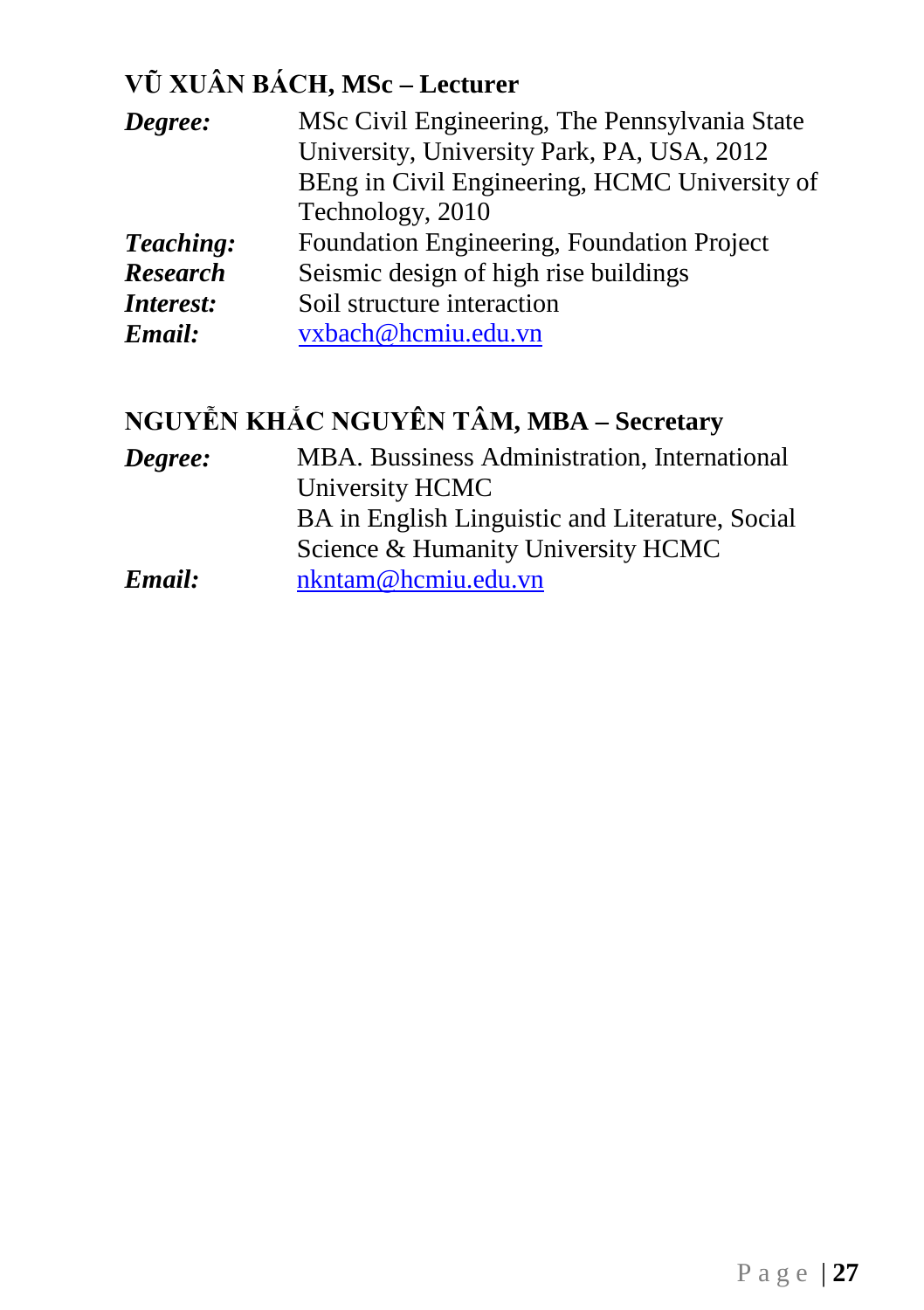# <span id="page-28-0"></span>**E. COURSE DESCRIPTION**

# <span id="page-28-1"></span>**1. Lower Division**

# **MA001IU 4 credits**

# **Calculus 1**

Functions; Limits; Continuity; Derivatives, Differentiation, Derivatives of basic elementary functions, differentiation rules; Application of Differentiation: L'Hopital's rule, Optimization, Newton's method; Anti-derivatives; Indefinite integrals, definite integrals; Fundamental theorem of calculus; Technique of integration; Improper integrals; Applications of integration.

# **MA003IU 4 credits**

# **Calculus 2 -** *Prerequisite: MA001IU (Calculus 1)*

Sequence and series; Convergence tests; Power series; Taylor & Maclaurin series; Cartesian Coordinates; Lines, Planes and Surfaces; Derivatives and integrals of vector functions; Arc length and curvature; parametric surfaces; Functions of several variables; Limits, continuity, partial derivatives, tangent planes; Gradient vectors; Extrema; Lagrange multipliers; Multiple integrals: double integrals, triple integrals, techniques of integration; Vector fields, line integrals, surface integrals.

### **MA023IU 4 credits**

### **Calculus 3 -** *Prerequisite: MA003IU (Calculus 2)*

Complex numbers, complex series, complex functions, complex derivatives; Laplace transform; z- transform; Fourier series, Fourier transform, the inverse transform, transforms of derivatives and integrals; first-order differential equations, second-order differential equations, difference equations, applications to electrical circuits and signal processing.

# **MA024IU 4 credits**

**Differential Equations -** *Prerequisite: MA003IU (Calculus 2)*

### Page | **28**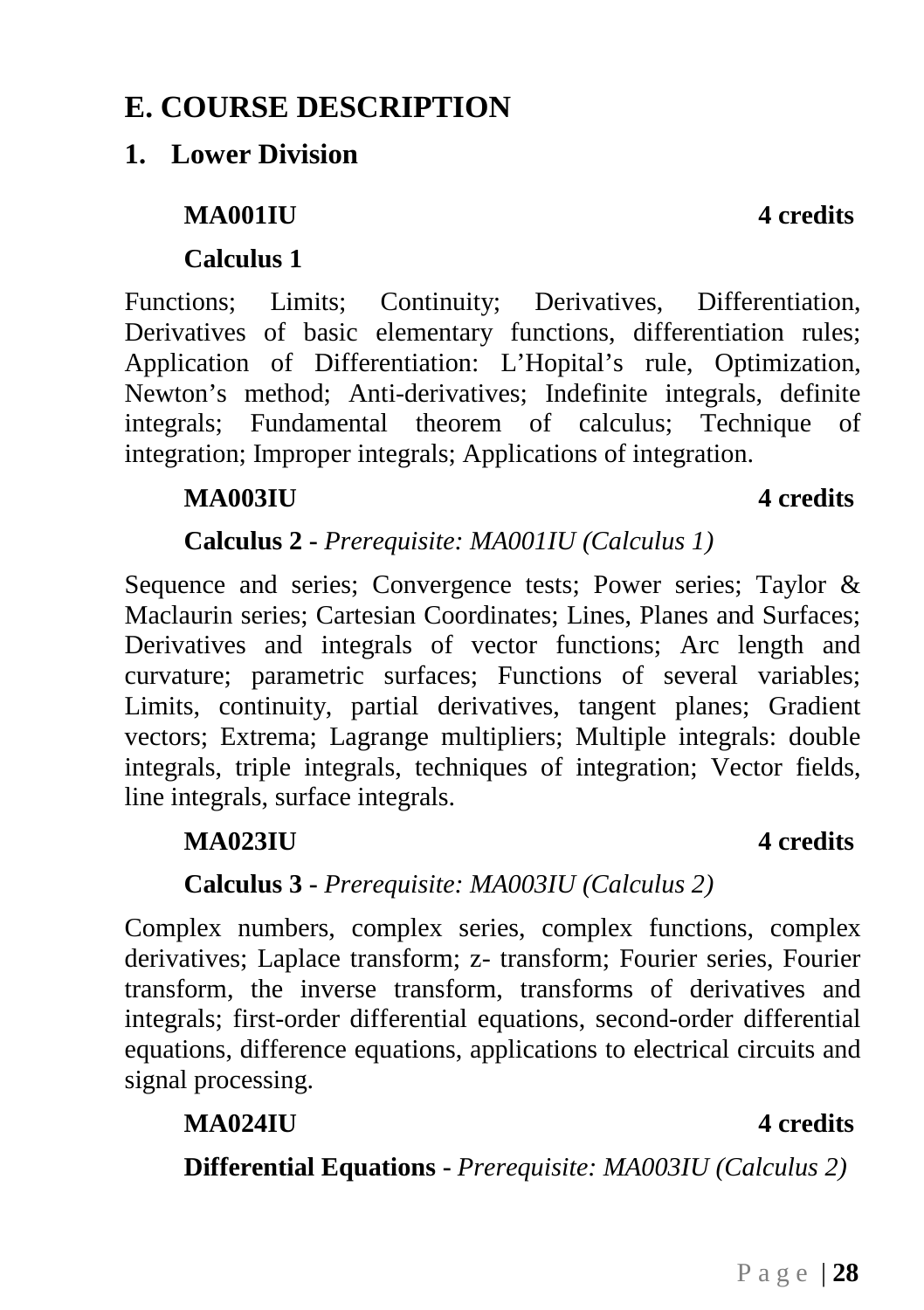First-order differential equations; second-order linear differential equations, undetermined coefficients, variation of parameters, applications, higher-order linear differential equations, systems of first-order linear equations, elementary partial differential equations and the method of separation of variables. This course also provides the laboratory by using Maple and Matlab to solve many different types of differential equations.

# **PH013IU 2 credits**

# **Physic 1 (Engineering Mechanics)**

An introduction to mechanics including: planar forces, free body diagrams, planar equilibrium of rigid bodies, friction, distributed forces, internal forces, shear force and bending moment diagrams, simple stress and strain and associated material properties, kinematics and kinetic of particles, work and energy, motion of rigid bodies in a plane.

# **PH014IU 2 credits**

# **Physic 2 (Thermodynamics)**

This course provides students basic knowledge about fluid mechanics; macroscopic description of gases; heat and the first law of thermodynamics; heat engines and the second law of thermodynamics; microscopic description of gases and the kinetic theory of gases.

# **PH015IU 3 credits**

# **Physics 3 (Electricity & Magnetism)**

*Co-requisite:PH016IU (Physics 3 Laboratory)*

To provide a thorough introduction to the basic principles of physics to physics and engineering students in order to prepare them for further study in physics and to support their understanding and design of practical applications in their fields. Content: Electrostatics, particles in electric and magnetic fields, electromagnetism, circuits, Maxwell's equations, electromagnetic radiation.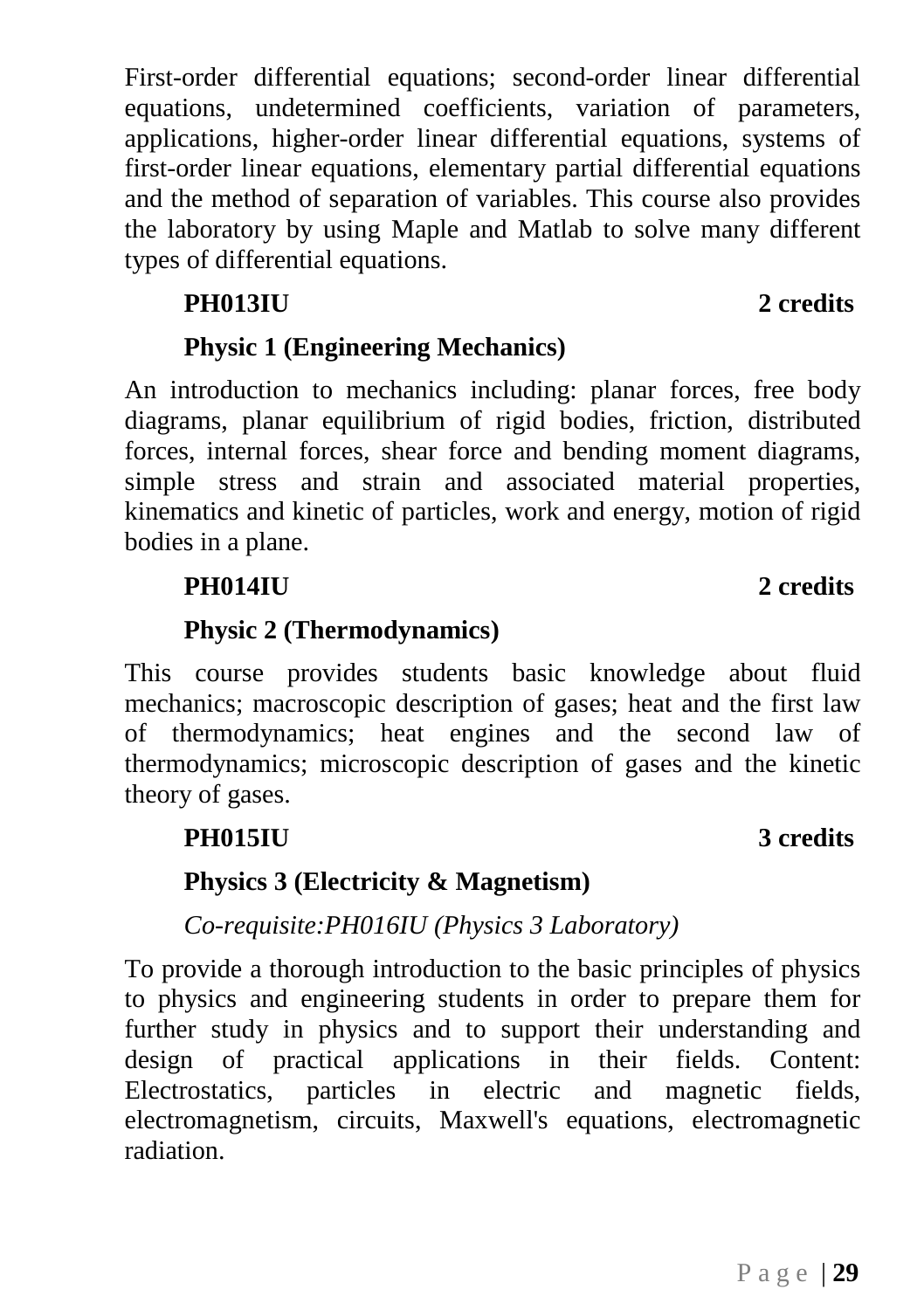# **Physics 3 Laboratory** *- Co-requisite:PH015IU (Physics 3)*

This laboratory includes the topics on vector and uncertainties; electrostatic; Ohm's law; magnetic force; ampere law; faraday law and RLC circuits.

# **CH011IU 3 credits**

# **Chemistry for Engineers**

# *Co-requisite:CH012IU (Chemistry for Engineers Laboratory)*

This course is designed for non-chemistry majors, as it is intended for students pursuing a degree in information technology, electronic and telecommunication. The course is designed to provide a strong background in the fundamentals of chemistry, preparing students for further study in their major field. Topics include important principles, theories, concepts of chemistry, and chemical calculations necessary for a comprehension of the structure of matter, the chemical actions of the common elements and compounds. The impact of chemistry on everyday life and on the environment is also introduced wherever possible.

# **EN007IU & EN008IU 4 credits**

# **Academic English 1**

This course concentrates on academic English listening and writing skills.

Strategies for Academic Listening, Note-taking, and Discussion will help the student face the challenges of learning English in an Academic environment. The student will learn to do all the things that successful international college students do – listen actively to lectures, take effective notes, and participate confidently in discussions about the lecture with classmates and the lecturer. While learning these strategies, you will also learn and use common academic vocabulary as well as useful idioms.

Writing skills are developed for pre-advanced academic writers. It focuses on composition writing using Writing process, Building Framework, Description, Opinion, Process, Comparison-Contrast,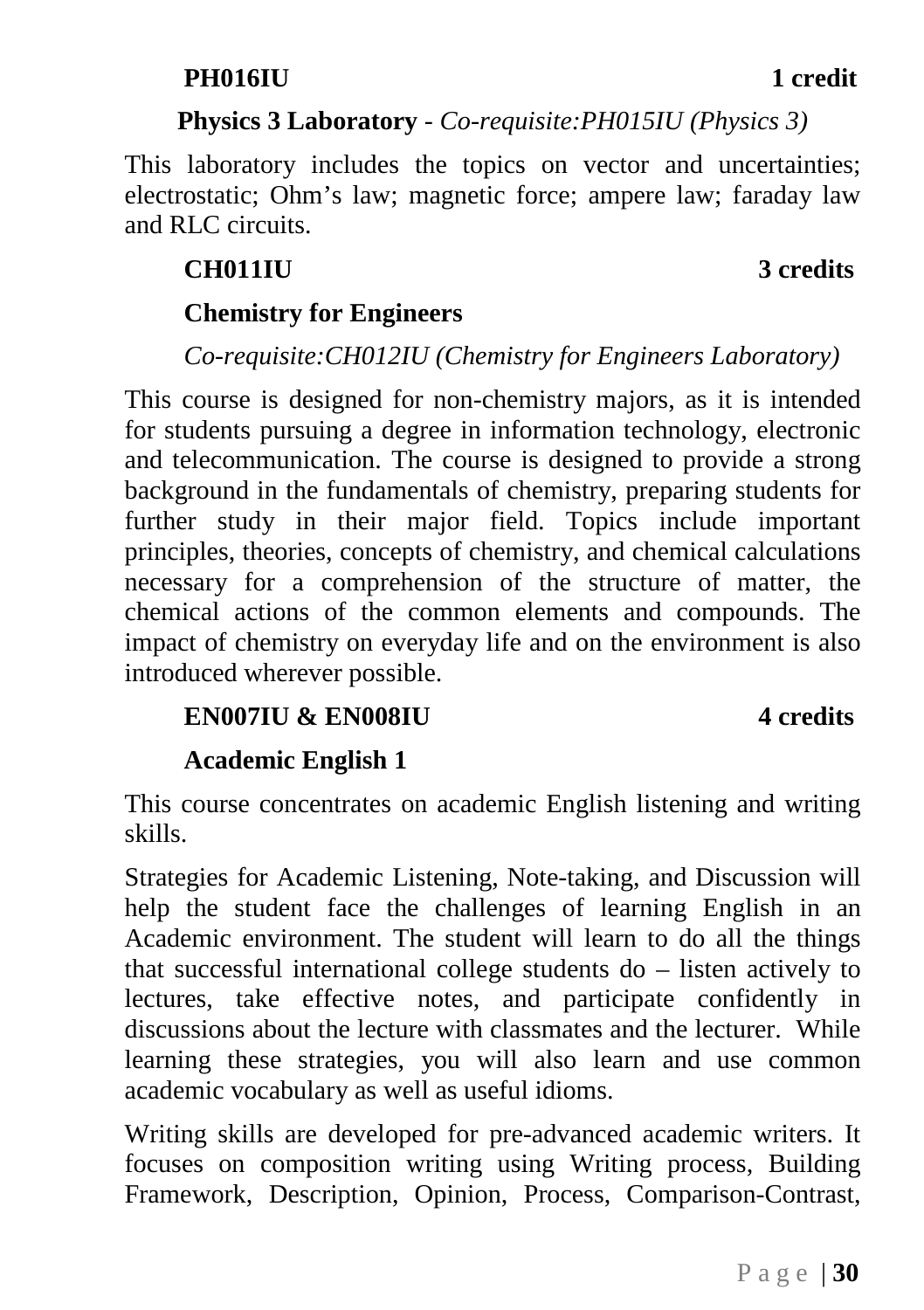Cause-Effect, Problem-Solution, and Argument. Students will have writing practice in "Real-World Writing" formats.

# **EN011IU & EN012IU 4 credits**

# **Academic English 2**

*Prerequisite: EN007IU & EN008IU (Academic English 1)*

This course concentrates on academic English speaking and writing skills.

Speaking subject provides students with the skills to be able prepare and deliver effective formal, structured presentations that are appropriate to the specific environment and audience.

Writing subject provides an overview of the organizational format for a research paper and assists students in completing research projects in any content area course by providing assistance in writing effective research papers using a step-by-step process approach. Course content includes the components of a research paper, and techniques of selecting and narrowing topics; writing thesis statements; outlining; locating and documenting sources; taking notes; writing introductions, body paragraphs, and conclusions; and writing rough and final drafts. Students work with projects relating to their content area courses.

# **PE008IU 3 credits**

# **Critical Thinking**

This course provides students the fundamental knowledge of critical thinking concept. This is a general thinking skill that is useful for all sorts of careers and professions. The course covers introduction to critical thinking; meaning analysis and argument analysis; basic logic, sentential logic (SL) and predicate logic; Venn diagrams; scientific reasoning; basic statistics; strategic thinking; values and morality; fallacies & biases; and introduction to creativity thinking.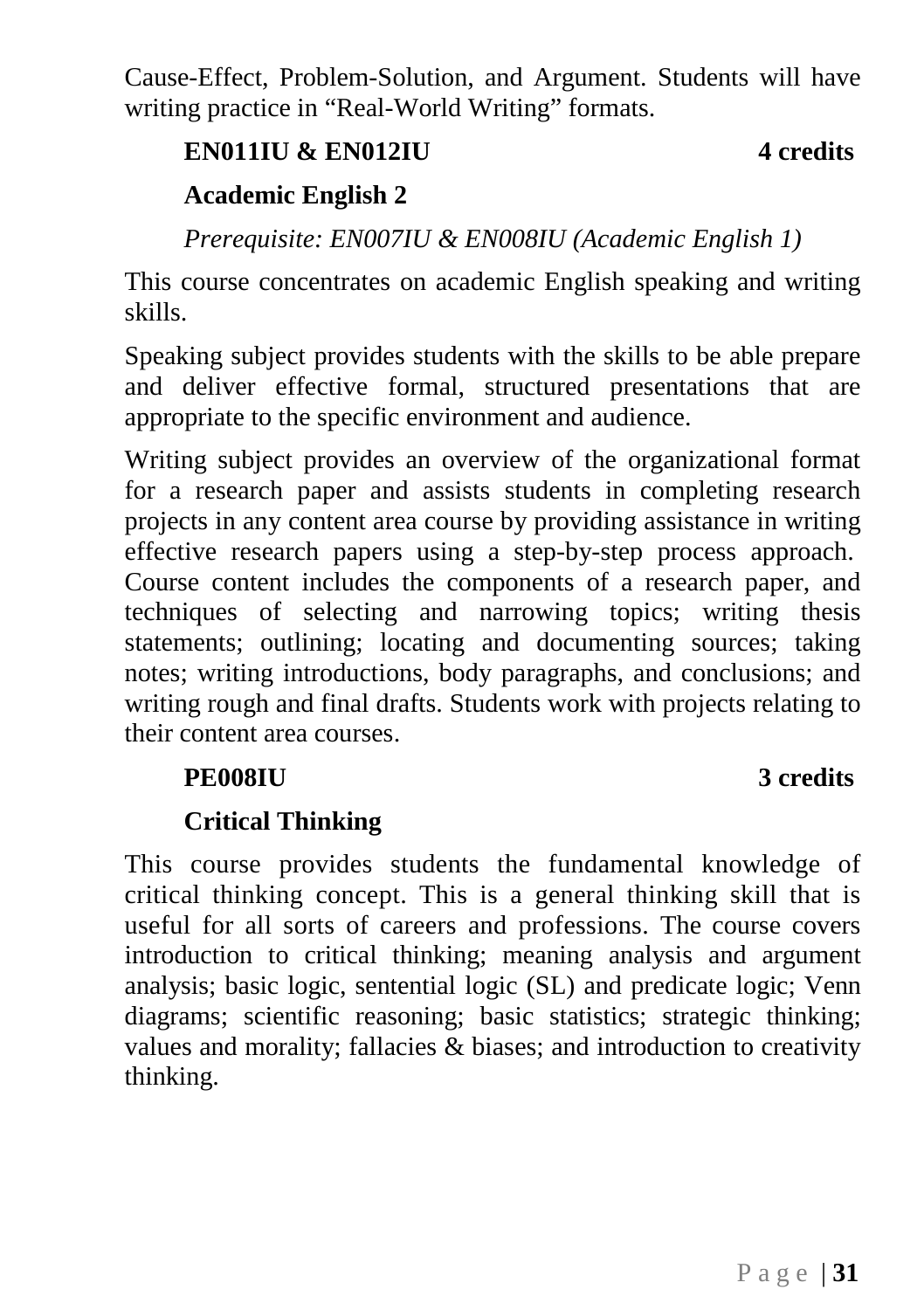# **Introduction to Civil Engineering**

This course is an introduction to reading, team-working, and presentation skills including civil engineering problems such as findings of mega structures, green buildings, supply-sewage of a tall building, BIM technologies in civil-structural design and management, MEP design, or real-estate business.

# **CE102IU 3 credits**

# **Introduction to Computing for Civil Engineers**

This course is an introduction to solving engineering problems through the use of the computer. It introduces general problem-solving techniques including the concepts of step-wise refinement applied to the development of algorithms. This course will cover elementary programming concepts using the programming language MATLAB accompanied with VBA in Excel and apply those concepts towards the solution of engineering problems.

## **CE213IU 3 credits**

# **Computational Methods for Civil Engineering**

*Prerequisite: MA001IU & MA003IU (Calculus 1 & 2)*

The goal in this course is to introduce numerical methods to students, emphasize the practical aspects of the use of these methods and establish the limitations, advantages, and disadvantages of these methods.

# **CE101IU 3 credits**

# **Engineering Mechanics – Statics**

*Prerequisite: MA001IU (Calculus 1) Co-requisite: MA003IU (Calculus 2)*

This course is an introduction to the principles of statics and the ability to construct free body diagrams. Students will understand properties of areas and be able to calculate centroids and moments of inertia for areas. Moreover, students understand how to solve equilibrium problems involving trusses frames and machines, be able

Page | **32**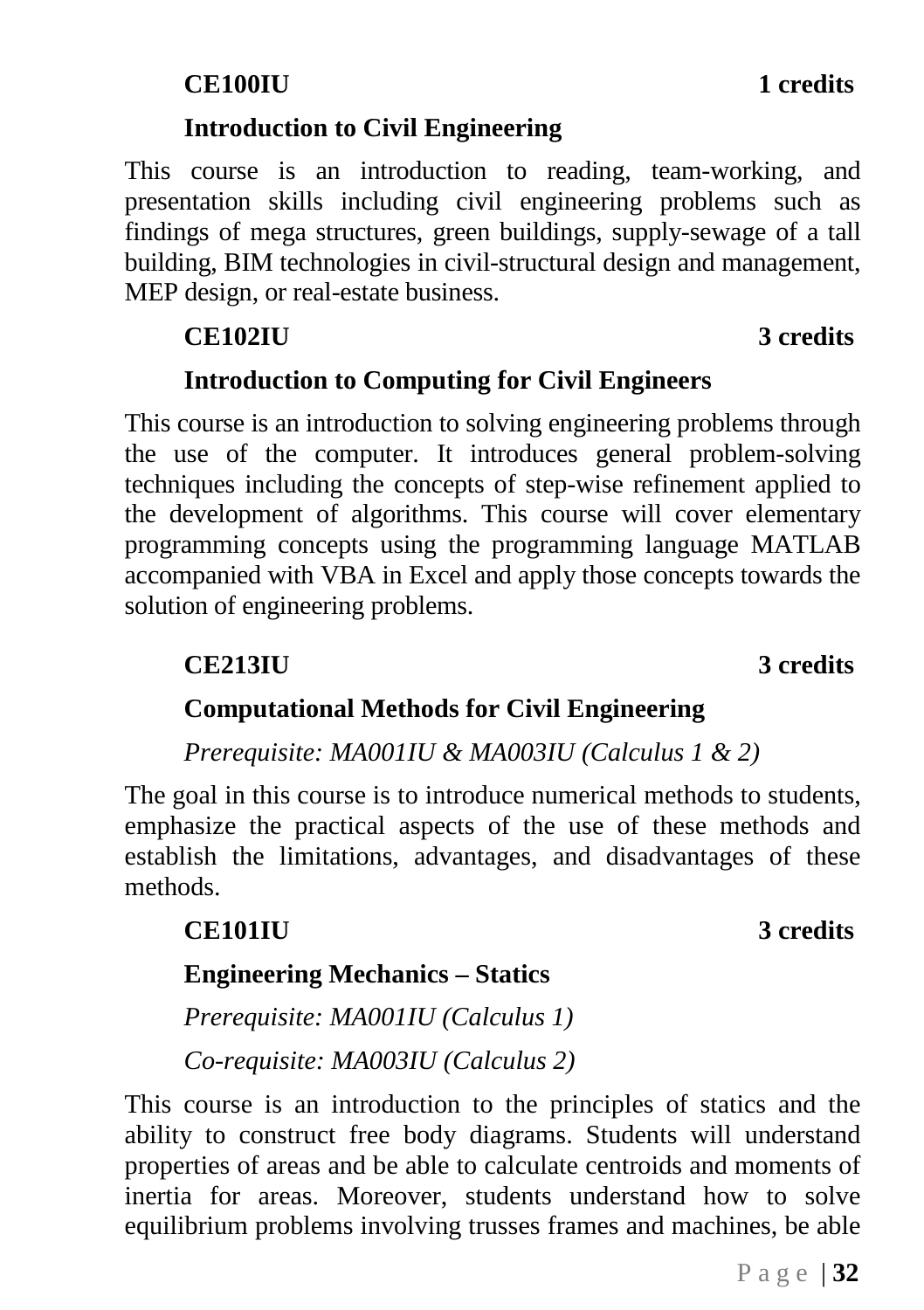to analyze distributed loads, understand the concept of internal forces in members, and be able to draw shear and bending-moment diagrams for beams. This course also obtain knowledge of the laws of dry friction.

# **Engineering Mechanics – Dynamics**

*Prerequisite: CE101IU (Engineering Mechanics - Statics)*

This course provide students with a basic understanding of forces and motion, and thus to give students a fundamental understanding and background in introductory (planar) dynamics at the second year university level. To provide the requisite background for further study at the junior and senior level in the MAE curriculum, as well as to prepare students for further study in the subject area. To provide students in other engineering curricula with a background in this fundamental engineering science.

**CE201IU 2 credits**

# **Mechanic of Material 1**

*Prerequisite: CE101IU (Engineering Mechanics - Statics) Co-requisite: CE202IU (Mechanic of Material Lab)*

This course is an introduction to the relationship between loads applied to a deformable body and the internal stress, strains and deformation. This course obtain knowledge of internal loading, axial force, shear, moment, and torque in structural members; stress, strain, and stress-strain relations; mechanical properties of material; strain energy; torsion of circular shafts; bending of singly symmetric beams.

# **CE208IU 2 credits**

# **Mechanic of Material 2**

*Prerequisite: CE201IU (Mechanic of Material 1)*

This course is to develop analytical and problem solving skills. To show proficiency in the mathematics and basic sciences required to solve structural engineering and mechanics problem. To demonstrate the ability to organize, approach, and solve engineering problems

### **CE203IU 3 credits**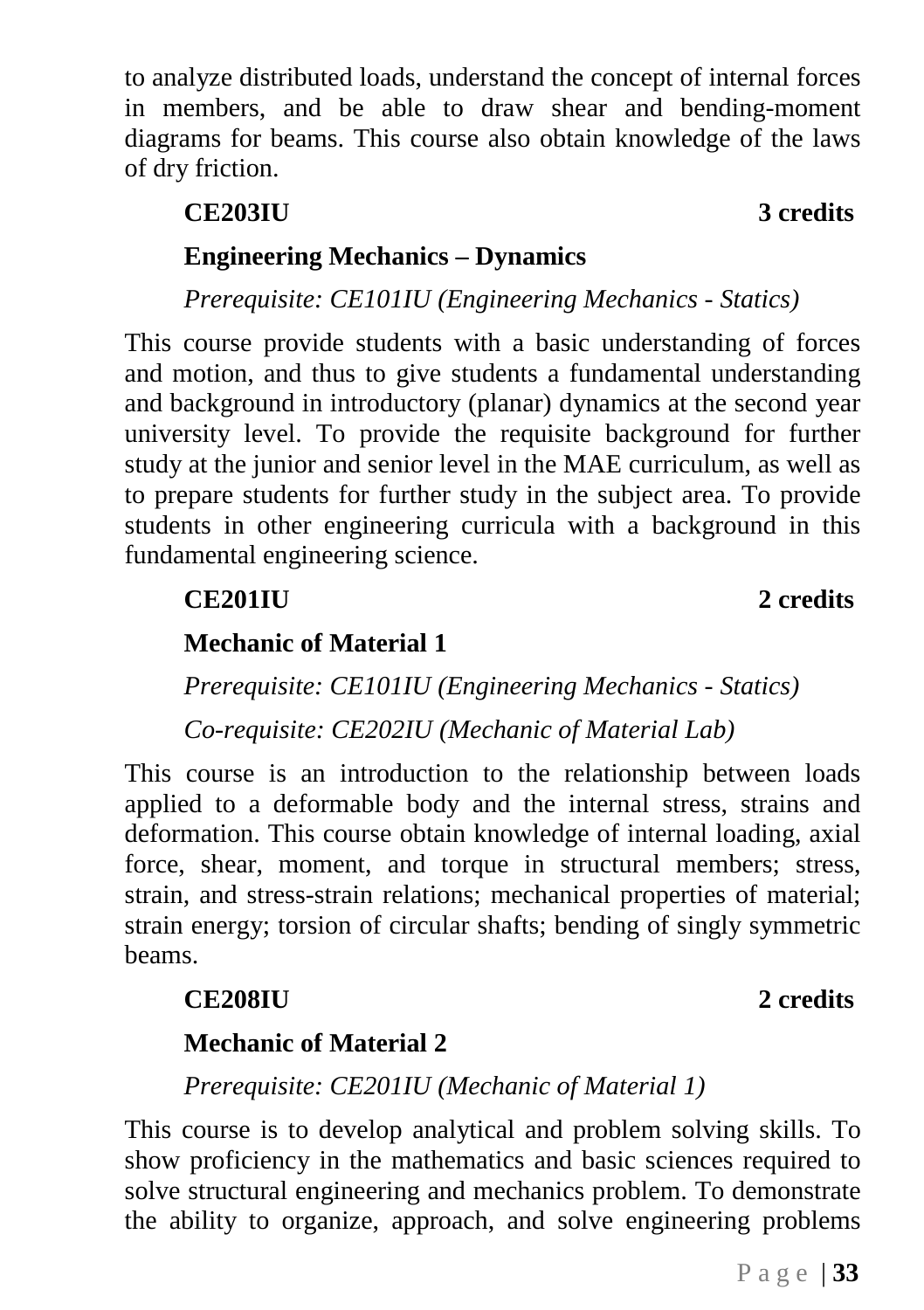Page | **34**

that are multi-step problems in which the solutions are not visible at the beginning of the process. This course obtain knowledge of combined loadings, stress and strains transformation; stress-strain relationship; design of beams; buckling of columns and energy methods.

# **CE202IU 1 credit**

# **Mechanic of Material Laboratory**

*Co-requisite: CE201IU (Mechanic of Material 1)*

Students will apply the basic principles learned from mechanics of materials course. They will do experiments to understand about bending stress in beam; steel bar under pure tensile force; torsion of circular section; buckling of struts; continuous and indeterminate beams. Through this course, students understand about testing equipment, general procedures related to each test, and parameters measured by the tests.

**CE209IU 2 credits**

**Structure Analysis 1**

*Prerequisite: CE201IU (Mechanic of Material 1)*

*Co-requisite: CE208IU (Mechanic of Material 2)*

This course is an introduction to basic structural engineering concepts. Determine magnitude of different types of loads in accordance to the related codes. Idealization of structures and loads in relation with real structures. Determine the internal forces and draw diagrams for frames. Understand numerical methods for computing displacements and slopes for beams and frames using integration, virtual work methods, and graph multiplication method. Understand force and displacement methods to solve indeterminate beams, frames and trusses.

# **Structure Analysis 2**

*Prerequisite: CE209IU (Structure Analysis 1)*

This course introduces computational analysis of structures and the practice of using programs to solve structural problems. Background

### **CE301IU 3 credits**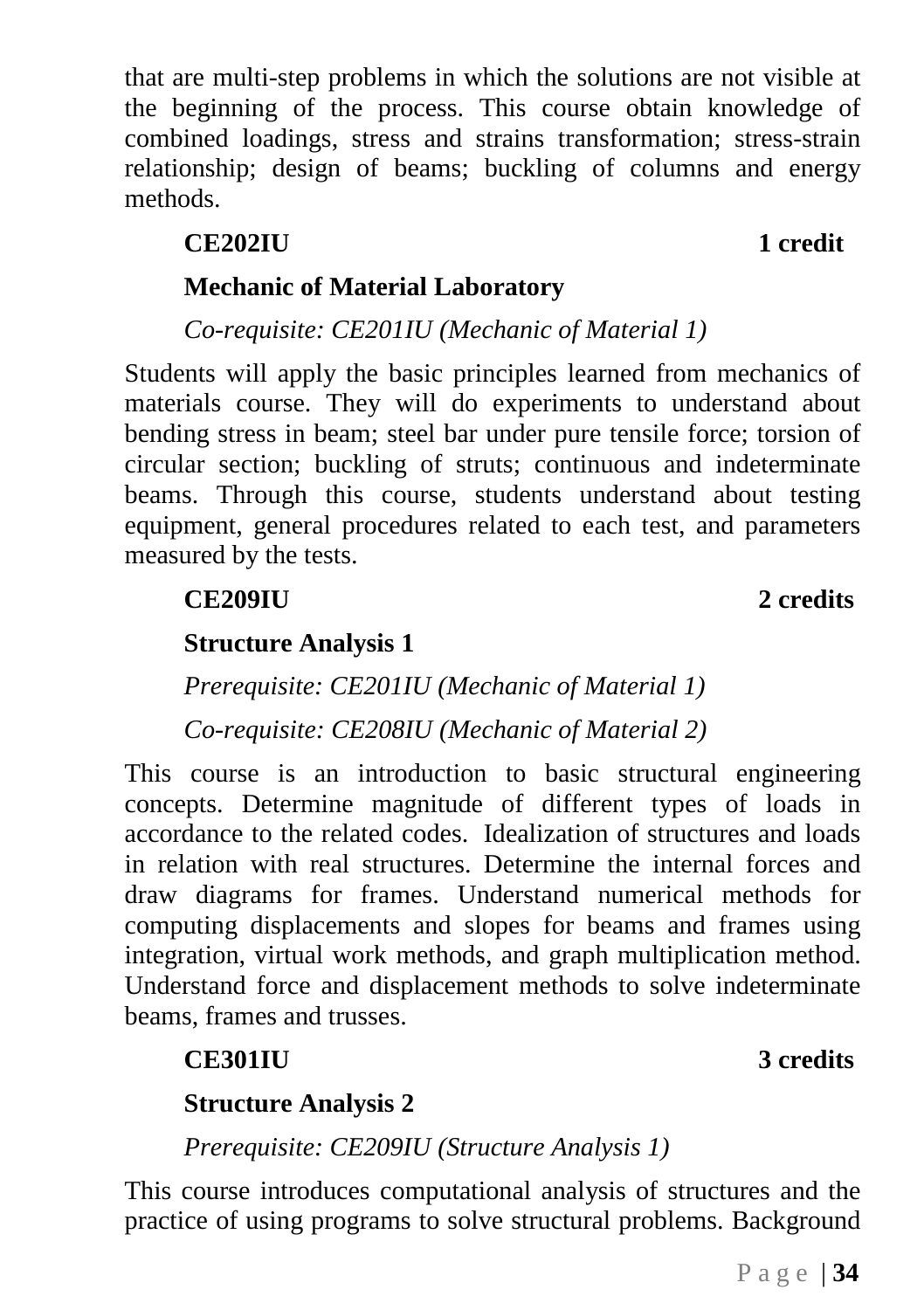in finite element analysis is developed. Plastic analysis of frames and slabs are introduced.

# **CE206IU 2 credits**

### **Fluid Mechanics**

*Co-requisite: CE207IU (Fluid Mechanics Laboratory)*

Fluid Mechanics is the study of the mechanisms in which fluids, under all possible conditions (gases and liquids and a few other materials) respond to forces, exert forces, and move from one place to another in physical view. This course will provide fundamental knowledge on physical properties of fluid and characteristics of the fluid state as well. Moreover, students learn the laws and the governing equations representing different kinds of fluid at both static and motion state interacting to structures; and also know how to solve these equations or compute physical parameters in practical meaning. In addition, the practices to measure fluid properties are introduced in this course.

### **Fluid Mechanics Laboratory**

*Co-requisite: CE206IU (Fluid Mechanics)*

Students will apply the basic principles learned from the basic fluid mechanics course. Some experiments such as discharge over notch; Reynolds number and transition flow; flow measurement apparatus; flow through orifice; fluid friction apparatus is included in this course. Through this course, students understand about testing equipment, general procedures related to each test, and parameters measured by the tests.

### **CE302IU 2 credits**

### **Soil Mechanics**

*Prerequisite: CE201IU (Mechanic of Material 1) Co-requisite: CE303IU (Soil Mechanics Laboratory)*

The course provides to students basic definitions, physical and mechanics properties of various soils in different states such as dry, wet and saturated states. The methods to determine the properties of

### **CE207IU 1 credit**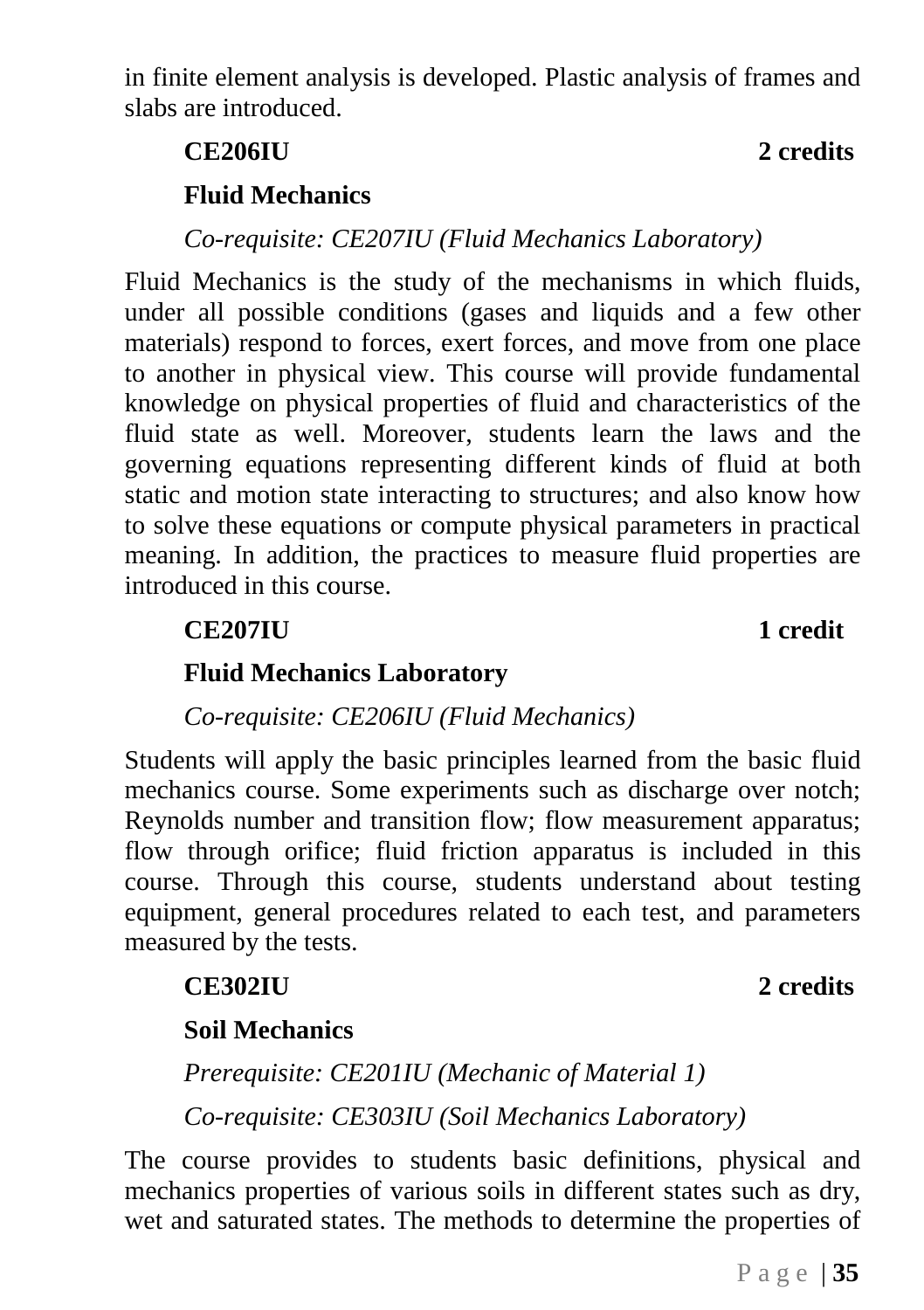soils and the effect of ground water on properties of soil are also guided in the course. The stresses acting on soil at any point beneath the ground caused by upper soil layers and structures constructed on the ground are mentioned. Therefore, it can be determined the safety of constructed structures based on ultimate shear strength of soils. Further, students are able to appreciate the effect of lateral earth pressure on wall structures those are commonly used in civil engineering construction.

# **CE303IU 1 credit**

# **Soil Mechanics Laboratory**

### *Co-requisite: CE302IU (Soil Mechanics)*

The course provides to students the common methods to obtain necessary values of the properties of soil in laboratory for design such as: Water content and unit weight, particle size distribution, Atterberg limit, compaction test, direct shear test. The course includes understanding about testing equipment, general procedures related to each test, and parameters measured by the tests.

# **CE307IU 2 credits**

# **Surveying -** *Co-requisite: CE308IU (Surveying Practice)*

This course covers the principles of measurements of distances, elevations, and angles. It also includes basic error theory in measurement and calculations, stakeout computations, and basic principles of surveying and map making.

### **CE308IU 1 credit**

# **Surveying Practice -** *Co-requisite: CE307IU (Surveying)*

This course provide student skills that is applied in using all of components also functions of the instruments and the algorithms of measurements. It also includes practice control survey a closed-loop traverse, adjusts and calculates coordinates of control stations. Understand and use all instruments also method of detail surveying and mapping.

### **CE204IU 3 credits**

**Computer-Aided Design and Drafting (CADD)**

### Page | **36**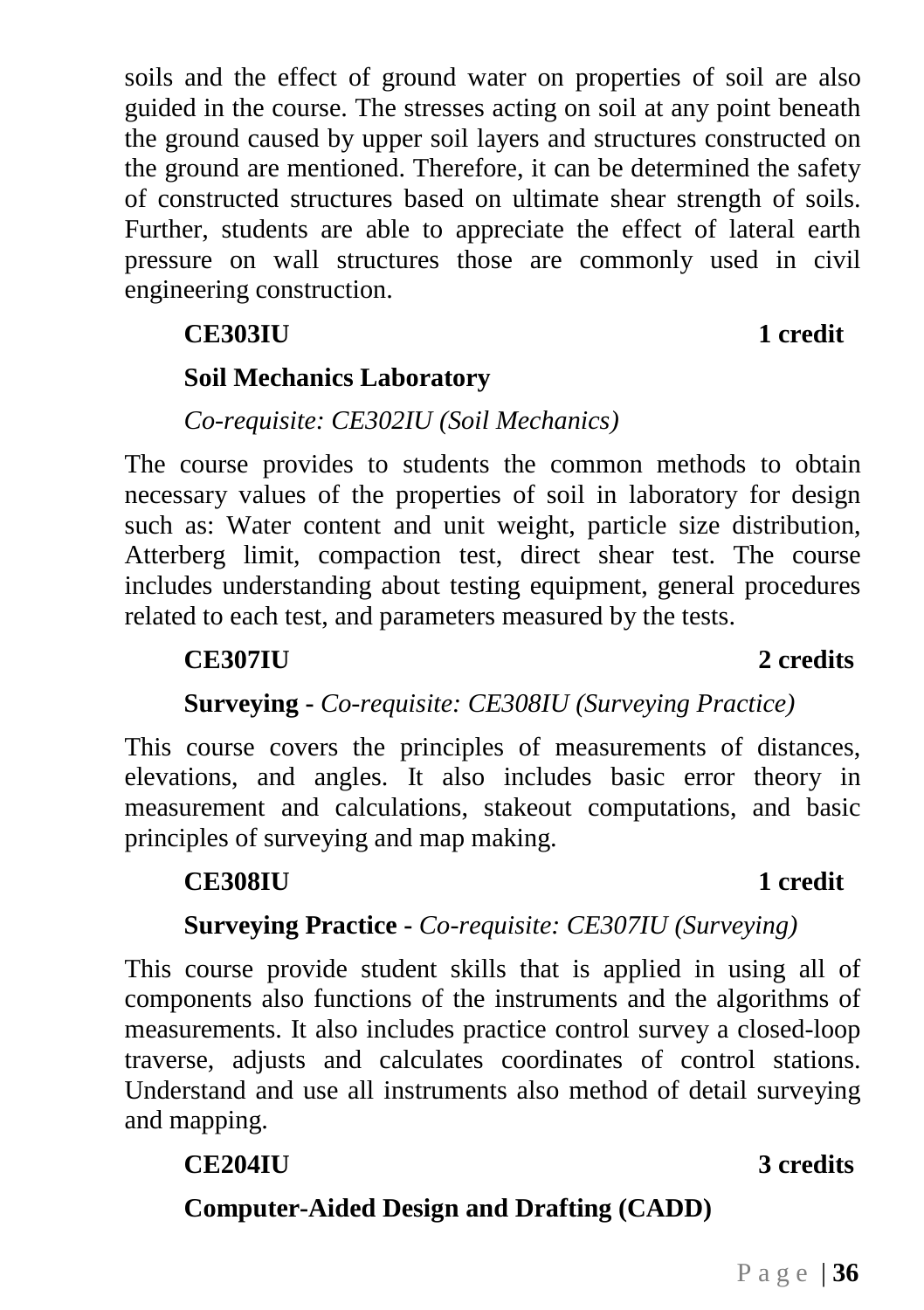This course is an introduction to overview of CADD and describe its applications in different fields; common terms associated with CADD hardware and software; the basic principles associated with CADD and to demonstrate common drafting techniques and shortcuts used by professionals; the advanced capabilities of CADD and how they can be used to increase productivity; information about the CADD industry resources. They can apply this knowledge to any CADD program.

# **CE205IU 1 credit**

# **Practice CADD -** *Co-requisite: CE204IU (CADD)*

The principles in creating technical drawings with the helps of ACAD software are offered. Lessons represented in this course consist of basic drawing commands, modifying tools, hatching, layers, and the like. Displaying many figures having different scales are given through the layout approach, which is in particular useful for civil engineering students.

# **CE204IU 2 credits**

# **Civil Architecture**

This course is an introduction to the basic principles and understanding in design, building construction and professional practice. This course also gives basic trainings in building design analysis, project presentation, and design project.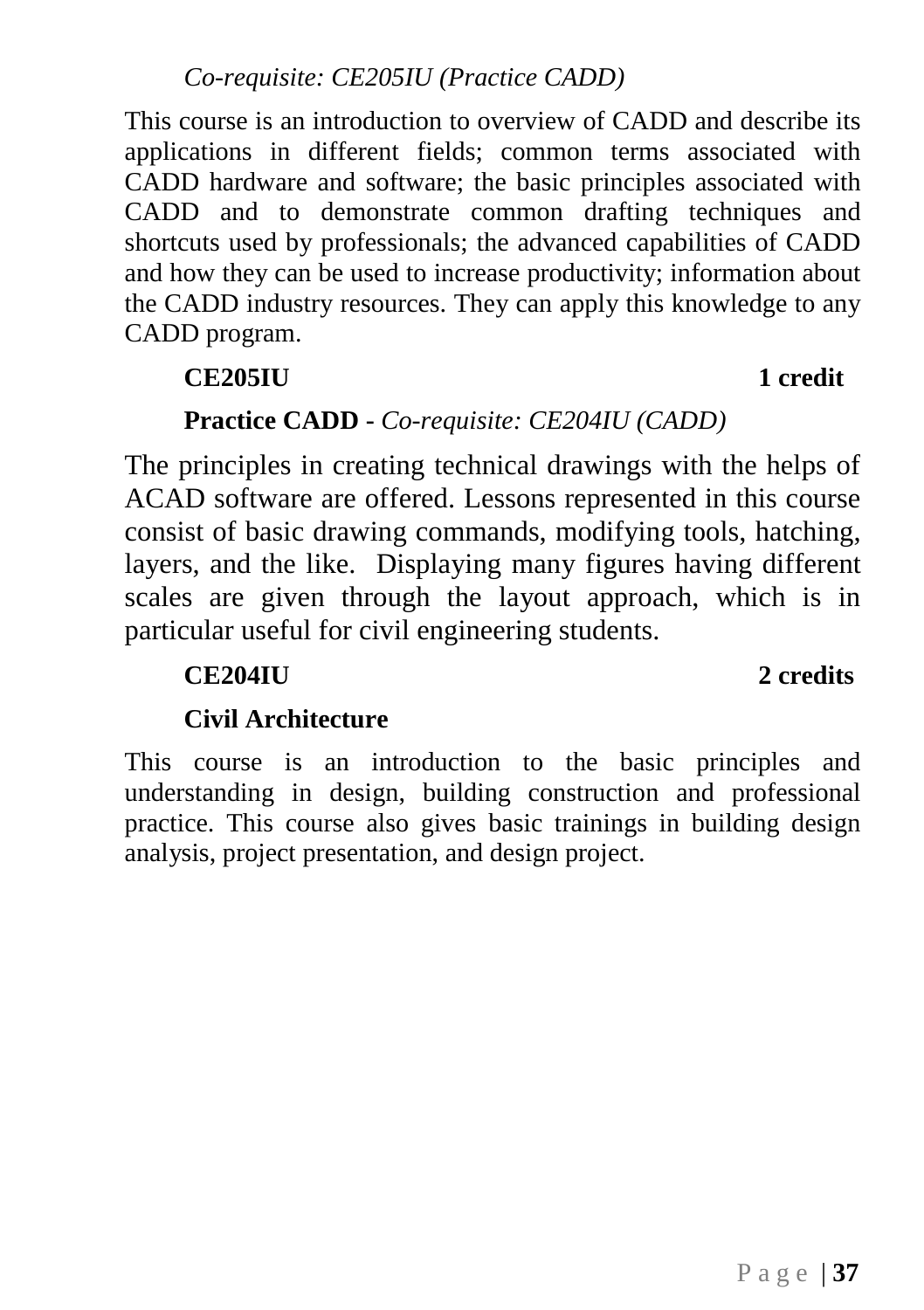# <span id="page-38-0"></span>**CE210IU 3 credits**

# **Construction Materials**

The course will introduce both conventional and modern construction materials those are commonly used in civil engineering construction. Those are as concrete, steel, asphalt concrete and other construction materials such as brick, mortar, grout, wood, fibers and so on.

# **CE211IU 3 credits**

# **Hydrology – Hydraulics**

*Prerequisite: CE206IU (Fluid Mechanics)*

This course provides students basic knowledge on hydrology and hydraulics, the fundamentals of water engineering, an important field in civil engineering. In the hydrology part of this course, the students will have a deeper understanding of the physical processes of the hydrological cycle. In the hydraulics part, the students will apply the basic principles learned from their basic fluid mechanics course in the analysis and design of open channels and other hydraulic structures. This course has practical applications in the fields of water supply, hydropower, flood mitigation, and other related fields.

# **CE306IU 3 credits**

# **Water Supply and Sewerage**

*Prerequisite: CE211IU (Hydrology - Hydraulics)*

In this course, students will learn the different components of drinking water supply systems from the extraction of raw water from its sources to the distribution of treated water. They will also learn the sources and impacts of water pollution as well as wastewater collection systems and wastewater treatment technologies.

# **Reinforced Concrete 1**

*Prerequisite: CE209IU (Structure Analysis 1)*

# **CE304IU 3 credits**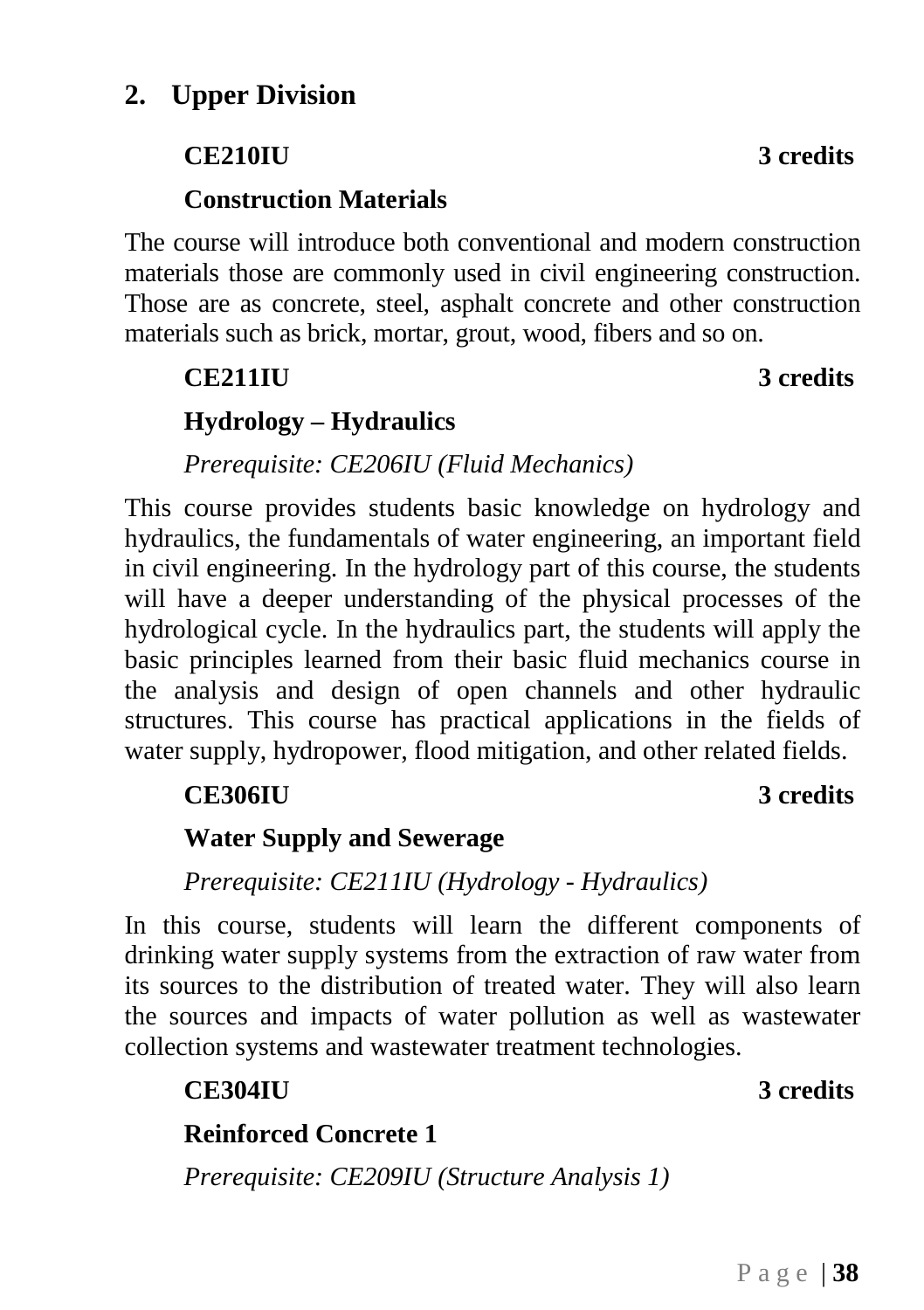This course provides students basic design concepts: basic layout of concrete structures, loading; Basic material properties: concrete and reinforcing steel; Analysis of structures: limit state design, simplification of framed structures, moment redistribution; Analysis and design of flexural members; Shear; Bond and anchorage; Serviceability; One-way and two-way slabs; Compression members; Foundation: footings. Current building code and standards are referred to extensively in this course. The objective is to equip the students with basic understanding of the behavior of reinforced concrete structures and to develop the skill to analyze and design basic concrete members.

# **CE310IU 3 credits**

# **Reinforced Concrete 2**

*Prerequisite: CE304IU (Reinforced Concrete 1)*

*Co-requisite: CE313IU (Reinforced Concrete Project)*

This course provides knowledge to analysis and design of prestressed concrete members; beam; slabs; Analysis and design of composite slabs. Current building code and standards are referred to extensively in this course. This course is to equip the students with advanced understanding of the behavior of concrete structures (prestressed concrete and composite) and to develop the skill to analyze and design advanced concrete members.

# **CE313IU 1 credit**

# **Reinforced Concrete Project**

*Prerequisite: CE304IU (Reinforced Concrete 1)*

*Co-requisite: CE310IU (Reinforced Concrete 2)*

A practice construction project is carried out, including reinforced concrete buildings, and water supply or transportation structures. Students are supposed to apply the knowledge in the reinforced concrete structure course to this project composing of calculating loads, determining internal forces with an analysis structure software, designing with a certain code, and ultimately descripting them on a report.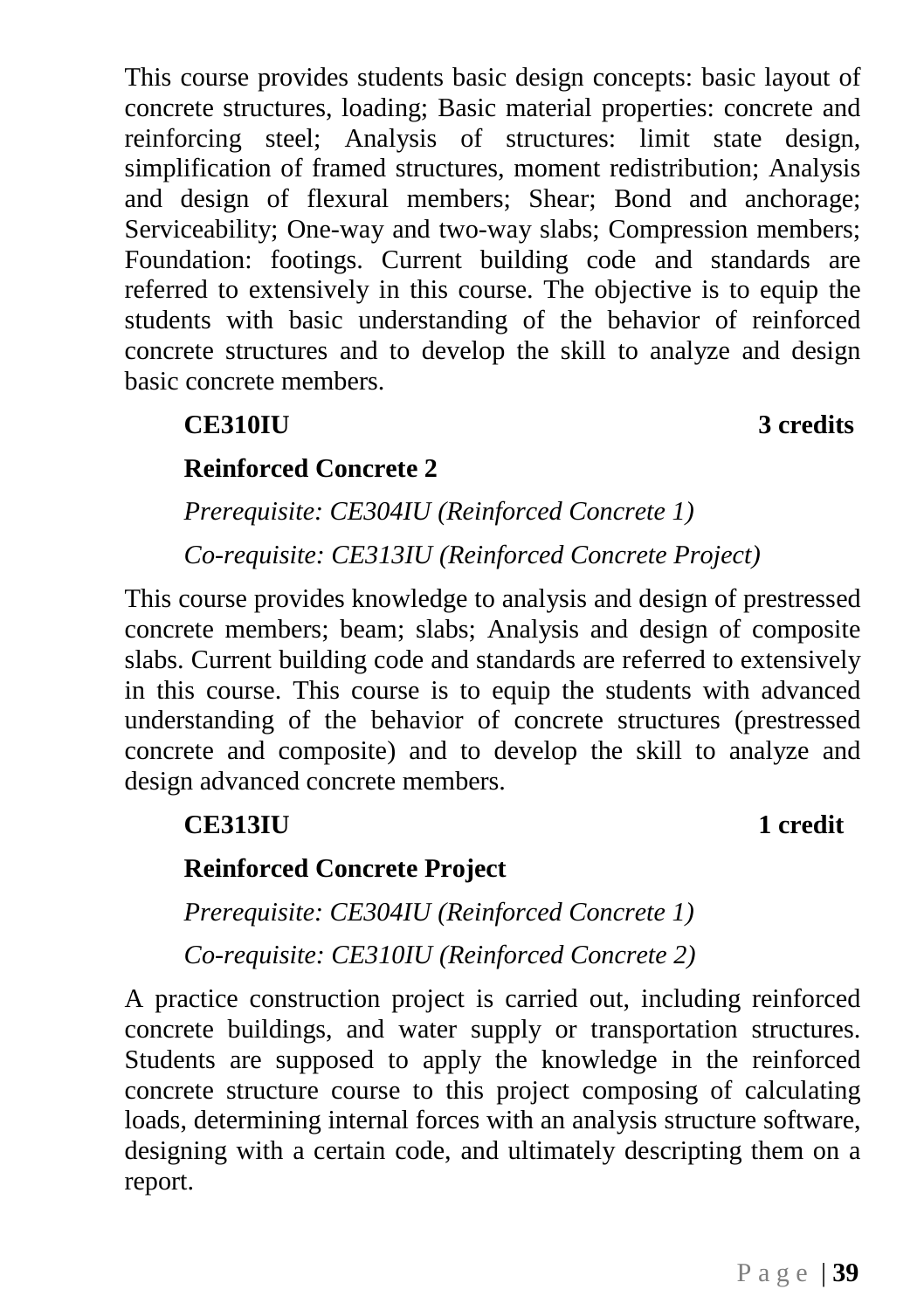# **CE305IU 3 credits**

# **CE312IU 1 credit**

# **Steel Structures Project -** *Prerequisite: CE305IU (Steel Structure)*

**Steel Structures -** *Prerequisite: CE209IU (Structure Analysis 1)*

This course is an introduction to develop an understanding of Limit State Design as applied to structural steel members and connections

based on the latest Euro Code 3 – Design of steel structures

A practice construction project is carried out, including steel buildings, and water supply or transportation structures. Students are supposed to apply the knowledge in the steel structure course to this project composing of calculating loads, determining internal forces with an analysis structure software, designing with a certain code, and ultimately descripting them on a report.

# **CE309IU 3 credits**

# **Foundation Engineering**

### *Prerequisite: CE302IU (Soil Mechanics)*

This course covers the fundamental concepts of foundation analysis and design to civil engineering students. Topics discussed in the courses includes: bearing capacity, settlement and structural design of shallow foundations, lateral earth pressure, retaining and sheet pile walls, introduction to deep foundations, and other topics as time permits. The overall objective of this course is to make Civil Engineer major students acquainted with basic knowledge of foundations for different types of civil engineering structures.

## **CE402IU 1 credit**

### **Foundation Project**

### *Prerequisite: CE309IU (Foundation Engineering)*

This course is to provide an organizational and procedural understanding in geotechnical and foundation engineering. Topics covered in this course include subsurface soil investigation and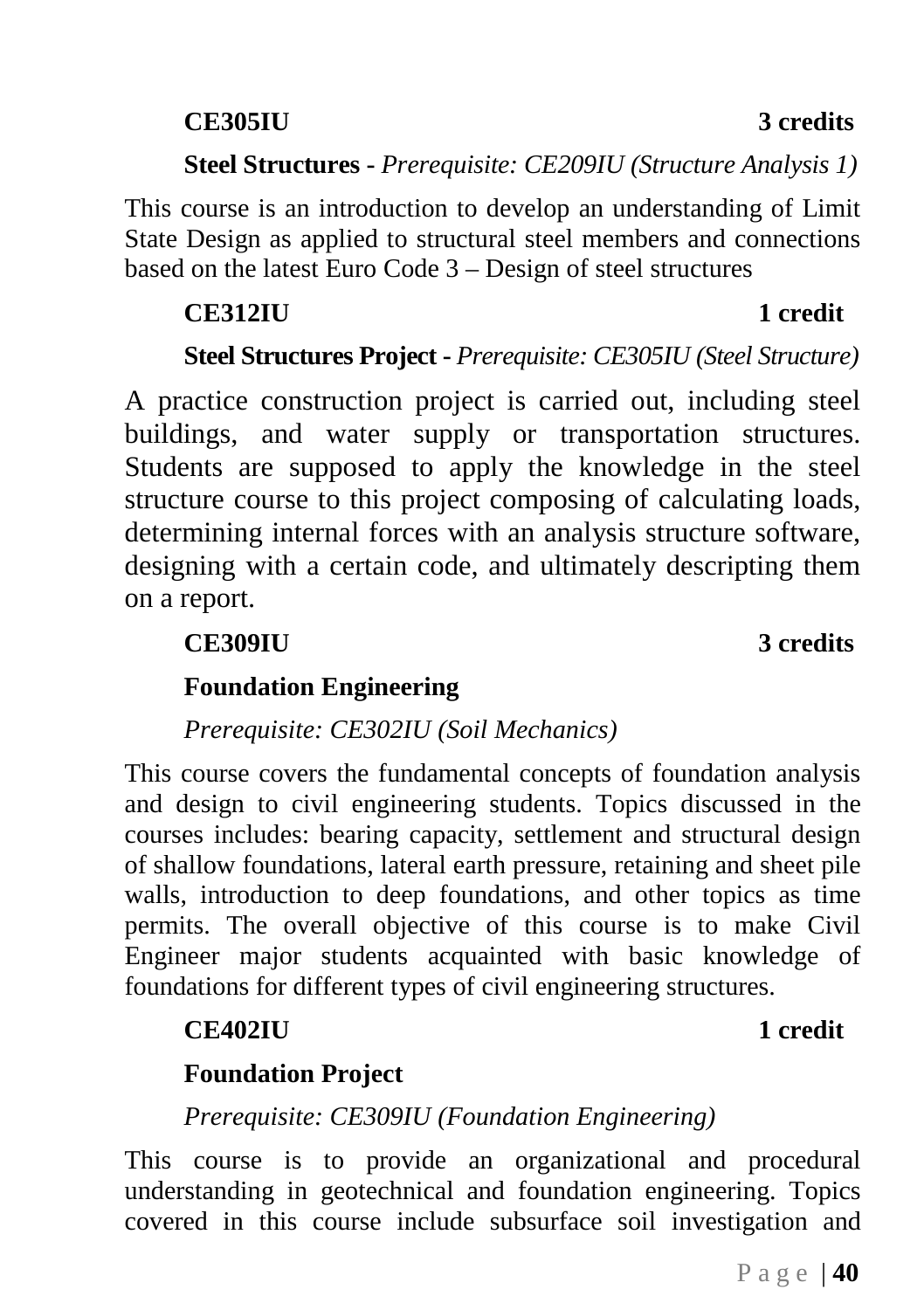integrated design of building foundations. This class will equip students the knowledge necessary to apply geotechnical and foundation principles in analyzing and designing an economical substructure system.

# **CE311IU 3 credits**

# **Construction Engineering**

*Prerequisite: CE309IU (Foundation Engineering), CE305IU (Steel Structure), CE304IU (Reinforced Concrete 1), CE201IU (Construction Materials), CE307IU (Surveying)*

This course is to guide students in planning, estimating, and directing construction operations safely and effectively. Topics covered in this course include overview of the construction industry, earthmoving materials and operations, excavation and lifting, loading & hauling, compacting & finishing, steel construction, concrete construction, concrete form design.

# **Construction Management**

*Prerequisite: CE311IU (Construction Engineering) Co-requisite: CE403IU (Construction Project)*

This course covers a wide range of subjects, reflecting the breadth of knowledge needed to understand the dynamics of the construction industry. This course focuses on the processes and tasks required for management of construction projects. Students will work in project teams and perform various tasks associated with construction project administration including, developing construction budgets, record keeping and documentation, interpreting contracts and specifications, and other duties necessary for efficient project operation and successful completion.

# **CE403IU 1 credit**

# **Construction Project**

*Co-requisite: CE401IU (Construction Management)*

This course is to provide the comprehensive understanding in construction engineering and management. Topics covered in this

**CE401IU 3 credits**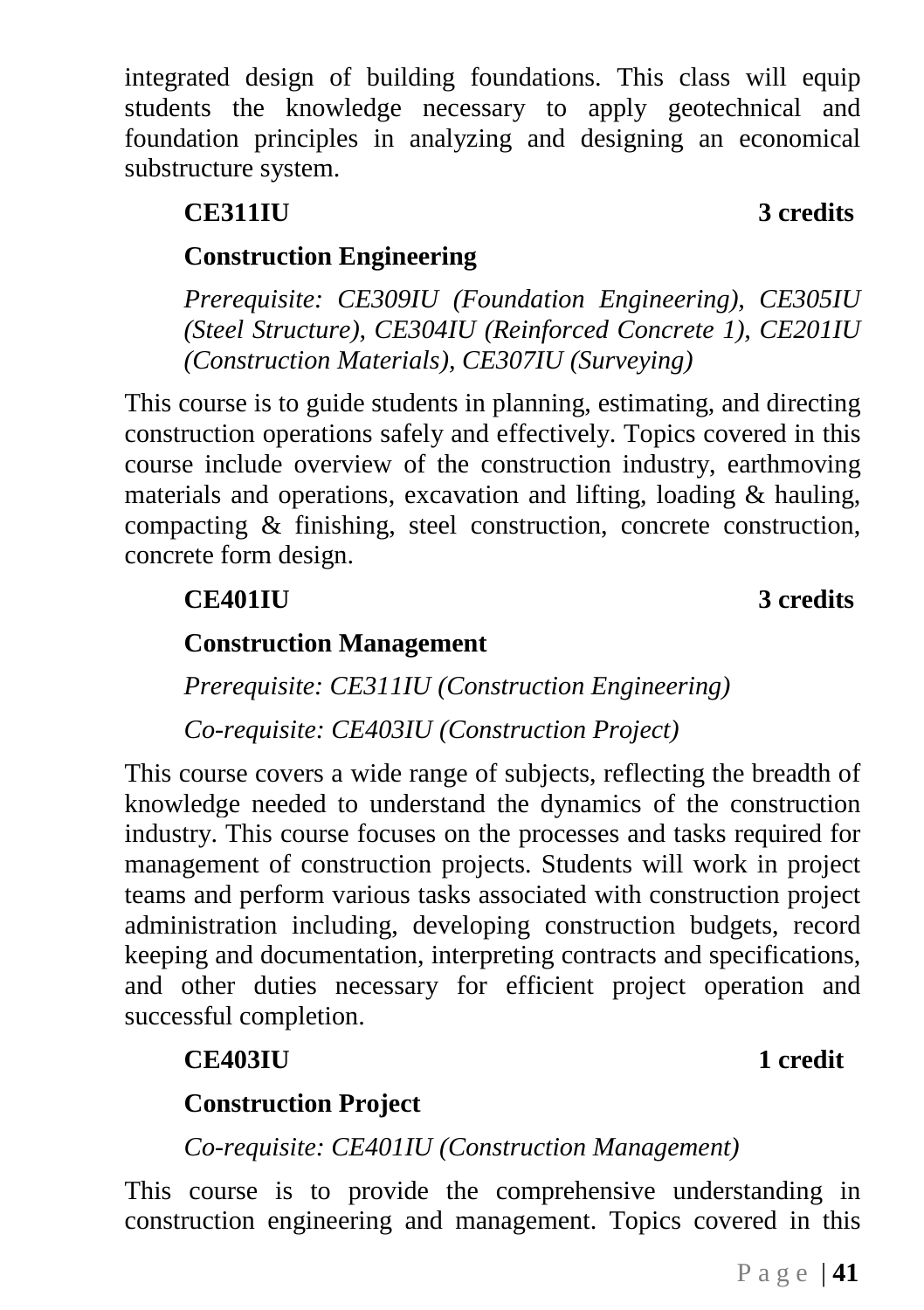Page | **42**

course include design of construction engineering and operations, developing construction budgets, preparing construction schedule. This course will help students to master the knowledge learned in construction engineering and management.

# **Graduation Thesis**

Theses are structure design projects, designed to ensure students have master their studies in the program. All projects are based on real projects provided by companies for students to work on developing skill and applying knowledge gained from all courses throughout the program. Students will work by themselves to develop requirements, design, implementation, and provide design documents and drawings for construction. Students must do the project by themselves, following all appropriate project techniques.

# <span id="page-42-0"></span>**3. Elective courses**

# **CE411IU 3 credits**

# **Bridges Engineering**

*Prerequisite: CE309IU (Foundation Engineering), CE304IU (Reinforced Concrete 1), CE201IU (Construction Materials)*

The course will introduce a modern method to high way bridge analysis, design and evaluation based on 22TCV272-07 that is referred by on American Association of State Highway and Transportation Officials LRFD Bridge Design Specification, 4<sup>th</sup> edition 2007. Course topics will include types of bridges, site design overview, Highway bridge loading, bridge analysis, bridge desk slab, pre-stressed concrete bridge design, substructure design.

# **CE412IU 3 credits**

# **Dynamics of Structures -** *Prerequisite: CE203IU (Dynamics)*

This course covers the fundamental concepts of structural dynamics. Formulations of the equation of motion. Free vibrations of linear, single and multiple degree of freedom systems. Damping. Mode superposition. Analysis dynamic response for structures subjected to time-varying including earthquake, wind and blast loading.

## **CE420IU 10 credits**